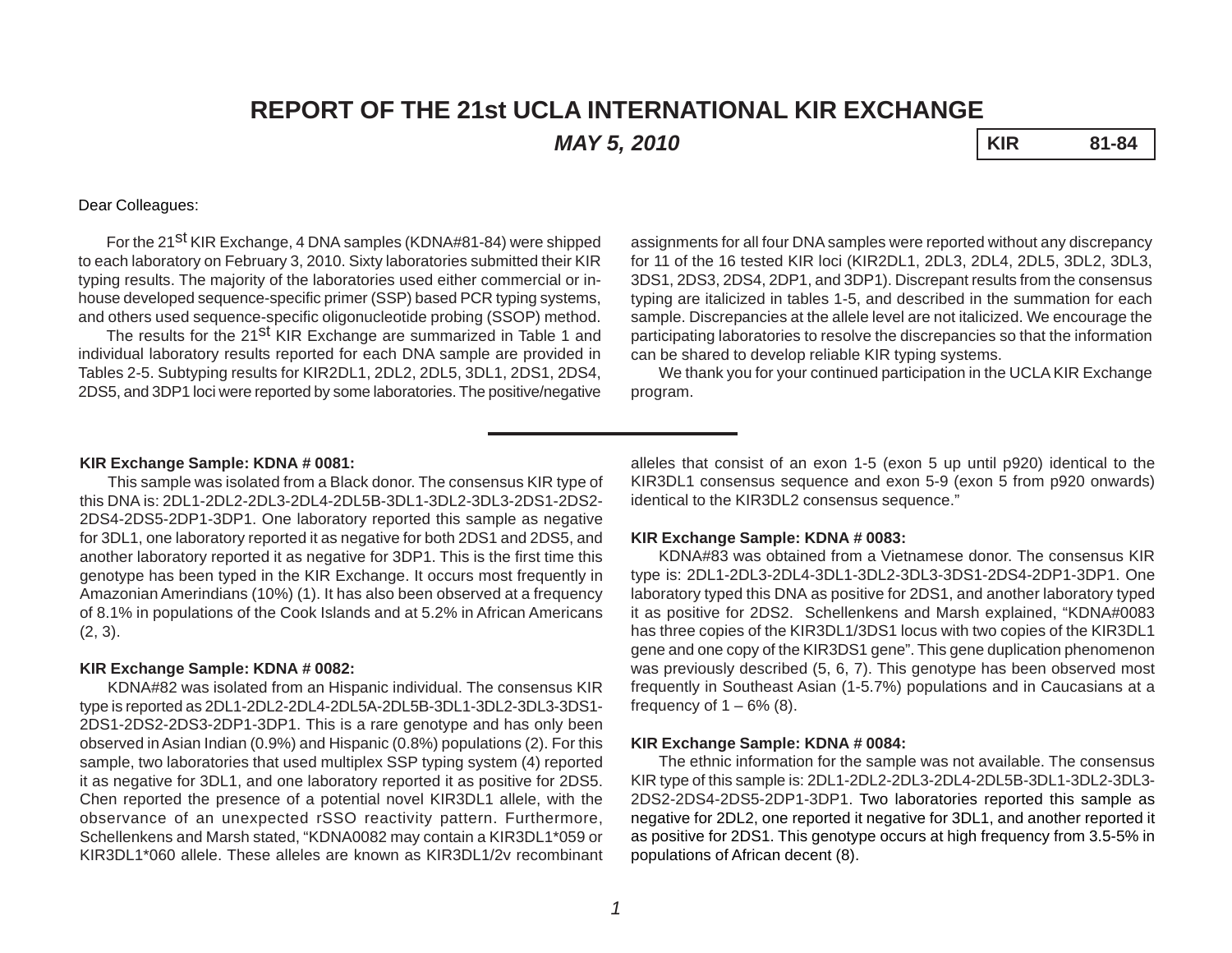### **References**

- 1. Ewerton, P. D., Leite Mde, M., Magalhaes, M., Sena, L., and Melo dos Santos, E. J. (2007). Amazonian Amerindians exhibit high variability of KIR profiles. Immunogenetics *59*, 625-630.
- 2. Du, Z., Gjertson, D. W., Reed, E. F., and Rajalingam, R. (2007). Receptorligand analyses define minimal killer cell Ig-like receptor (KIR) in humans. Immunogenetics *59*, 1-15.
- 3. Velickovic, M., Velickovic, Z., and Dunckley, H. (2006). Diversity of killer cell immunoglobulin-like receptor genes in Pacific Islands populations. Immunogenetics *58*, 523-532.
- 4. Sun, J. Y., Gaidulis, L., Miller, M. M., Goto, R. M., Rodriguez, R., Forman, S. J., and Senitzer, D. (2004). Development of a multiplex PCR-SSP method for Killer-cell immunoglobulin-like receptor genotyping. Tissue Antigens *64*, 462-468.
- 5. Gomez-Lozano, N., Estefania, E., Williams, F., Halfpenny, I., Middleton, D., Solis, R., and Vilches, C. (2005). The silent KIR3DP1 gene (CD158c) is transcribed and might encode a secreted receptor in a minority of humans, in whom the KIR3DP1, KIR2DL4 and KIR3DL1/KIR3DS1 genes are duplicated. Eur J Immunol *35*, 16-24.
- 6. Halfpenny, I. A., Middleton, D., Barnett, Y. A., and Williams, F. (2004). Investigation of killer cell immunoglobulin-like receptor gene diversity: IV. KIR3DL1/S1. Hum Immunol *65*, 602-612.
- 7. Martin, M. P., Bashirova, A., Traherne, J., Trowsdale, J., and Carrington, M. (2003). Cutting edge: expansion of the KIR locus by unequal crossing over. J Immunol *171*, 2192-2195.
- 8. Yawata, M., Yawata, N., Abi-Rached, L., and Parham, P. (2002). Variation within the human killer cell immunoglobulin-like receptor (KIR) gene family. Crit Rev Immunol *22*, 463-482.

## *Arlene Locke, Marie Lau, Elaine F. Reed, and Rajalingam Raja NEXT MAILING DATE: August 4, 2010*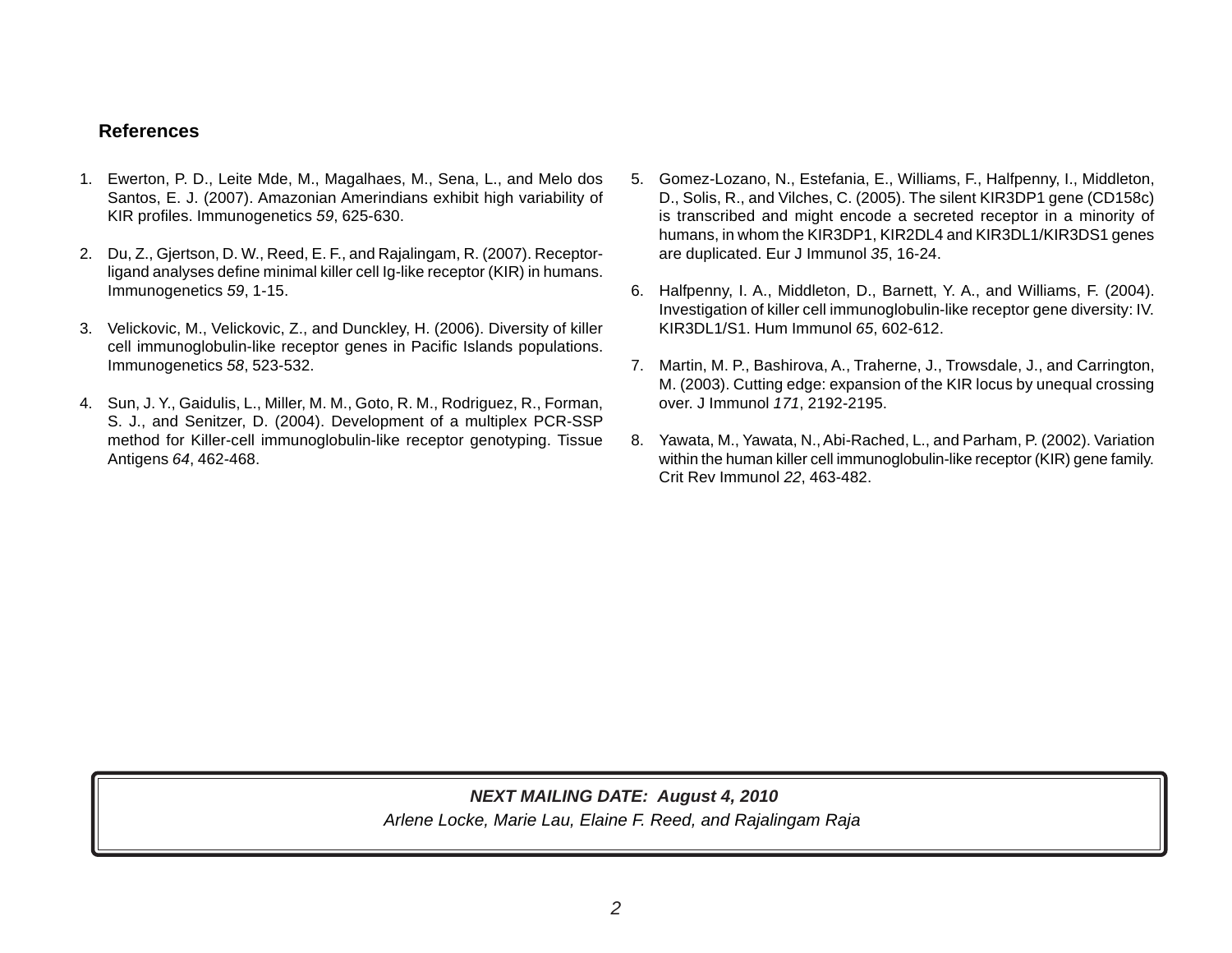|                   |            |                       |                          |                                                                        |                      |                       | Table 1. Summary of the 21st KIR Exchange (KDNA#81-84)                                                                                                                          |                                                                |                      |                       |                      |                                                                  |                                 |             |                                                        |                                           |                       |                                                                                                                                                                                                                                                       |
|-------------------|------------|-----------------------|--------------------------|------------------------------------------------------------------------|----------------------|-----------------------|---------------------------------------------------------------------------------------------------------------------------------------------------------------------------------|----------------------------------------------------------------|----------------------|-----------------------|----------------------|------------------------------------------------------------------|---------------------------------|-------------|--------------------------------------------------------|-------------------------------------------|-----------------------|-------------------------------------------------------------------------------------------------------------------------------------------------------------------------------------------------------------------------------------------------------|
| <b>KIR</b><br>Ex. | <b>DNA</b> | $#$ reporting<br>labs | <b>2DL1</b>              | 2DL <sub>2</sub>                                                       | 2DL3                 | 2DL4                  | <b>2DL5</b>                                                                                                                                                                     | 3DL1                                                           |                      | 3DL2 3DL3             | 3DS1                 | <b>2DS1</b>                                                      | <b>2DS2</b>                     | <b>2DS3</b> | <b>2DS4</b>                                            | <b>2DS5</b>                               | 2DP1                  | 3DP1                                                                                                                                                                                                                                                  |
|                   | #0081      | 60                    | <b>POS</b>               | <b>POS</b><br>$*004[4]$                                                | POS                  | POS<br>NT [2]         | POS<br>B [12]<br>B*003/ *006 [6]<br>B*003 [2]<br>B*003/ *004/ *006-*008/<br>$*011$ [1]                                                                                          | <b>IPOS</b><br>*00401 [2]<br>*0401 [1]<br><b>NEG</b> [1]       | <b>POS</b><br>NT [1] | <b>POS</b><br>NT [1]  | <b>NEG</b>           | <b>POS</b><br>*003/ *004 [1]<br>*004/ *008 [1]<br><b>NEG [1]</b> | <b>POS</b>                      | <b>NEG</b>  | <b>POS</b><br><b>DEL</b> [29]<br>FULL, DEL [1]         | <b>POS</b><br>$*003[1]$<br><b>NEG</b> [1] | <b>POS</b><br>NT [2]  | <b>POS</b><br>*003 [18]<br>*003/ *005/ *006 [3]<br>*00301/ *00302 [2]<br><b>DEL [1]</b><br>*001-*006 [1]<br>NT [2]<br><b>NEG</b> [1]                                                                                                                  |
|                   | #0082      | 60                    | <b>POS</b><br>$*004$ [1] | <b>POS</b><br>*001-*003/<br>$*005$ [2]                                 | <b>NEG</b><br>NT [1] | <b>POS</b><br>NT [2]  | <b>POS</b><br>A,B [11]<br>A*001/ *005, B*002/<br>*004/ *007 [2]<br>A*001/ *005, B*002-<br>*004/ *006/ *007 [1]<br>A*001/ *005, B*002/<br>*009/ *010 [1]<br>A*005 [1]<br>B [1]   | <b>POS</b><br>NT [1]<br><b>NEG [2]</b>                         | <b>POS</b><br>NT [2] | lPOS.<br>NT [1]       | <b>POS</b>           | <b>POS</b><br>*003, *004 [1]                                     | <b>POS</b>                      | <b>POS</b>  | <b>NEG</b>                                             | <b>NEG</b><br>POS [1]                     | <b>POS</b><br>NT [2]  | <b>POS</b><br>*001/ *002/ *004, *003 [7]<br>*001-*004 [3]<br>*001/ *002/ *004, *003/<br>*005/ *006 [2]<br>*001/ *002/ *004 [1]<br>*001/ *002/ *004, *00301/<br>*00302 [1]<br>FULL, DEL [1]<br>*001-*006 [1]<br>$*003$ [1]<br>NT [2]                   |
| #21               | #0083      | 60                    | <b>POS</b>               | <b>NEG</b>                                                             | <b>POS</b><br>NT [1] | <b>POS</b><br>NT [2]  | <b>NEG</b>                                                                                                                                                                      | <b>POS</b><br>*005, *01502 [1]<br>*00501, *01502 [1]<br>NT [1] | <b>POS</b><br>NT [1] | <b>POS</b><br>NT [1]  | <b>POS</b><br>NT [1] | <b>NEG</b><br>POS[1]                                             | <b>NEG</b><br>NT [1]<br>POS [1] | NEG         | <b>POS</b><br><b>FULL, DEL [19]</b><br><b>FULL</b> [4] | <b>NEG</b>                                | POS<br>NT [2]         | <b>POS</b><br>*001/ *002/ *004, *003 [6]<br>*001-*004 [3]<br>*001/ *002/ *004, *003/<br>*005/ *006 [2]<br>FULL, DEL [1]<br>*001-*006 [1]<br>*001/ *002/ *004 [1]<br>*001/ *002/ *004, *00301/<br>*00302 [1]<br>$*003$ [1]<br>*003/ *004 [1]<br>NT [2] |
|                   | #0084      | 60                    | <b>POS</b>               | <b>IPOS</b><br>*001- *003/<br>*005 [2]<br>$*004$ [1]<br><b>NEG</b> [2] | <b>POS</b>           | <b>IPOS</b><br>NT [2] | <b>POS</b><br>B[15]<br>B*002/ *004/ *007 [3]<br>B*002-*004/ *006/ *007<br>[1]<br>B*002/ *004/ *007,<br>*003/ *006 [1]<br>B*003/ *004/ *006-*008/<br>*011 [1]<br>B*004/ *006 [1] | lPOS.<br>*00401, *01501 [2]<br>*004 [1]<br><b>NEG</b> [1]      | <b>POS</b><br>NT [1] | <b>IPOS</b><br>NT [1] | <b>NEG</b>           | <b>INEG</b><br>POS [1]                                           | <b>POS</b>                      | <b>NEG</b>  | <b>IPOS</b><br>FULL, DEL [18]<br><b>FULL</b> [4]       | <b>POS</b>                                | <b>IPOS</b><br>NT [2] | <b>POS</b><br>*001/ *002/ *004, *003 [6]<br>*001-*004 [3]<br>*001/ *002/ *004, *003/<br>*005/ *006 [2]<br>FULL, DEL [1]<br>*001-*006 [1]<br>*001/ *002/ *004 [1]<br>*002/ *004, *00301/ *00302<br>$[1]$<br>*003 [1]<br>NT [2]                         |

**KEY for Table 1**

[ ] - number of labs reporting allele assignment/POS/NEG/NT

POS - Presence of gene

NEG - Absence of gene

NT - Not typed

italics - assignment different from consensus

#### **KEY for Tables 2-5**

italics - assignment different from consensus

SSP - Sequence-specific priming-based typing

SSOP - Sequence-specific oligonucleotide probing-based typing

RSSOP - Reverse Sequence-specific oligonucleotide probing-based typing

SBT - Sequencing-based typing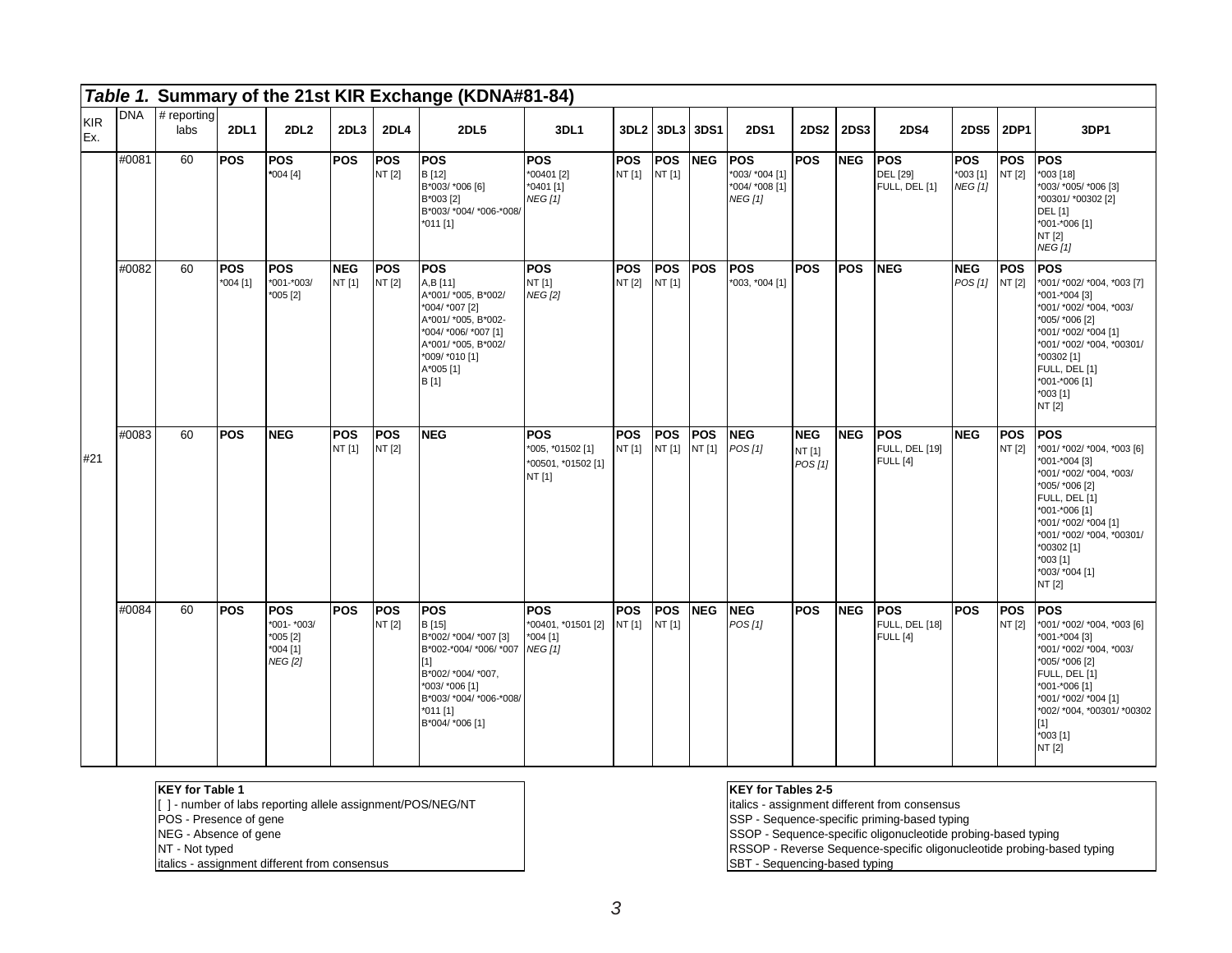| Table 2. KIR Exchange Sample: KDNA #81 (Black) |                   |                         |            |                   |                              |            |                  |            |            |             |                  |                   |                   |             |            |                  |                         |
|------------------------------------------------|-------------------|-------------------------|------------|-------------------|------------------------------|------------|------------------|------------|------------|-------------|------------------|-------------------|-------------------|-------------|------------|------------------|-------------------------|
| <b>CTR Investigator Name</b>                   | <b>2DL1</b>       | <b>2DL2</b>             | 2DL3       | <b>2DL4</b>       | <b>2DL5</b>                  | 3DL1       | 3DL <sub>2</sub> | 3DL3       | 3DS1       | <b>2DS1</b> | <b>2DS2</b>      | <b>2DS3</b>       | <b>2DS4</b>       | <b>2DS5</b> | 2DP1       | 3DP1             | <b>METHOD</b>           |
| 5488 Adams, Sharon                             | POS               | POS                     | POS        | POS               | B                            | POS        | POS              | POS        | NEG        | POS         | POS              | NEG               | $*003 - *007$     | POS         | POS        | $*003$           | <b>SSP</b>              |
|                                                |                   |                         |            |                   |                              |            |                  |            |            |             |                  |                   | *003/ *004/       |             |            |                  |                         |
| 8050 Baxter-Lowe, Lee                          | POS               | POS                     | POS        | POS               | B*003/ *006                  | POS        | POS              | POS        | <b>NEG</b> | POS         | POS              | <b>NEG</b>        | *006/ *007        | POS         | POS        | *003             | SSP                     |
|                                                |                   |                         |            |                   |                              |            |                  |            |            |             |                  |                   | *003/ *004/       |             |            |                  |                         |
|                                                |                   |                         |            |                   |                              |            |                  |            |            |             |                  |                   | *006/ *007/       |             |            | *003/ *005/      |                         |
| 8025 Carrington&Marti                          | POS               | POS                     | POS        | POS               | B                            | POS        | POS              | <b>POS</b> | <b>NEG</b> | POS         | POS              | <b>NEG</b>        | $*009$            | POS         | POS        | *006             | <b>SSP</b>              |
| 785 Chan, Soh Ha                               | POS               | POS                     | POS        | POS               | POS                          | POS        | POS              | POS        | <b>NEG</b> | POS         | POS              | <b>NEG</b>        | POS               | POS         | POS        | POS              | RT-PCR                  |
| 3224 Chen, Dong-Feng                           | POS               | POS                     | POS        | POS               | POS                          | POS        | POS              | POS        | <b>NEG</b> | POS         | POS              | <b>NEG</b>        | POS               | POS         | POS        | POS              | SSP, RSSOP              |
| 124 Christiansen&Wit                           | POS               | POS                     | POS        | POS               | POS                          | POS        | POS              | POS        | <b>NEG</b> | POS         | POS              | <b>NEG</b>        | DEL               | POS         | NT         | $\overline{NT}$  | <b>MULTIPLEX SSP</b>    |
| 3632 Colombe,Beth                              | POS               | POS                     | POS        | POS               | POS                          | POS        | POS              | POS        | <b>NEG</b> | POS         | POS              | NEG               | POS               | POS         | POS        | POS              | <b>SSP</b>              |
|                                                |                   |                         |            |                   |                              |            |                  |            |            |             |                  |                   |                   |             |            |                  |                         |
| 189 Crowe, Deborah                             | POS               | POS                     | POS        | POS               | B*003/ *006                  | POS        | POS              | POS        | <b>NEG</b> | POS         | POS              | <b>NEG</b>        | *003-*007         | POS         | POS        | $*003$           | SSP                     |
| 8030 Davidson&Poulto                           | POS               | <b>POS</b>              | POS        | POS               | POS                          | POS        | POS              | POS        | NEG        | POS         | POS              | <b>NEG</b>        | POS               | POS         | POS        | POS              | <b>RSSOP</b>            |
| Dinauer, David<br>8031                         | POS               | POS                     | POS        | POS               | B                            | POS        | POS              | POS        | <b>NEG</b> | POS         | POS              | <b>NEG</b>        | $*003-*007$       | POS         | POS        | $*003$           | <b>SSP</b>              |
| 3186 Dunckley, Heathe                          | POS               | POS                     | POS        | POS               | POS                          | POS        | POS              | POS        | <b>NEG</b> | POS         | POS              | <b>NEG</b>        | POS               | POS         | POS        | POS              | SSP                     |
|                                                |                   |                         |            |                   |                              |            |                  |            |            |             |                  |                   | $*003$ / $*004$ / |             |            |                  |                         |
| 4251 Ellis, Thomas                             | POS               | POS<br>POS              | POS        | POS<br><b>POS</b> | B<br>$\overline{\mathsf{B}}$ | POS<br>POS | POS<br>POS       | POS<br>POS | <b>NEG</b> | POS<br>POS  | POS              | <b>NEG</b>        | *006/ *007        | POS<br>POS  | POS        | $*003$<br>$*003$ | <b>SSP</b>              |
| 8051 Endres, Robert                            | POS               |                         | POS        |                   |                              |            |                  |            | NEG        |             | POS              | NEG               | *003-*007         |             | POS        |                  | $\overline{\text{SSP}}$ |
| 2549 Fagoaga, Omar                             | <b>POS</b>        | POS                     | POS        | POS               | B*003/ *006                  | POS        | POS              | POS        | <b>NEG</b> | POS         | POS              | <b>NEG</b>        | *003-*007         | POS         | POS        | $*003$           | <b>SSP</b>              |
|                                                |                   |                         |            |                   |                              |            |                  |            |            |             |                  |                   | *003/ *006-       |             |            |                  |                         |
| 8038 Fernandez-Vina&                           | POS               | POS                     | POS        | POS               | POS                          | POS        | POS              | POS        | <b>NEG</b> | POS         | POS              | <b>NEG</b>        | $*009$            | POS         | POS        | POS              | <b>RSSOP</b>            |
| 762 Fischer&Mayr                               | POS               | POS                     | POS        | POS               | B                            | POS        | POS              | POS        | <b>NEG</b> | POS         | POS              | <b>NEG</b>        | $*003-*007$       | POS         | <b>POS</b> | $*003$           | <b>SSP</b>              |
| 8026 Gardiner, Clair M.                        | POS               | POS                     | POS        | POS               | POS                          | <b>NEG</b> | POS              | POS        | <b>NEG</b> | POS         | POS              | <b>NEG</b>        | POS               | POS         | POS        | POS              | $\overline{\text{SSP}}$ |
| 8040 Gladman/Pellett/P                         | POS               | POS                     | POS        | POS               | POS                          | POS        | POS              | POS        | NEG        | POS         | POS              | NEG               | POS               | POS         | POS        | POS              | SSP                     |
| 234 Gomez, Carmen                              | POS               | POS                     | POS        | POS               | POS                          | POS        | POS              | POS        | NEG        | POS         | POS              | <b>NEG</b>        | POS               | POS         | POS        | POS              | <b>RSSOP</b>            |
| 4985 Graff, Ralph J.                           | <b>POS</b>        | <b>POS</b>              | POS        | POS               | B                            | POS        | POS              | POS        | <b>NEG</b> | POS         | <b>POS</b>       | <b>NEG</b>        | $*003 - *007$     | POS         | POS        | $*003$           | <b>SSP</b>              |
|                                                |                   |                         |            |                   |                              |            |                  |            |            |             |                  |                   | *003/ *004/       |             |            |                  |                         |
| 8041 Han, Hoon                                 | POS               | $*004$                  | POS        | POS               | POS                          | POS        | POS              | POS        | <b>NEG</b> | POS         | POS              | <b>NEG</b>        | *006              | POS         | POS        | $*003$           | <b>SSP</b>              |
|                                                |                   |                         |            |                   |                              |            |                  |            |            |             |                  |                   | $*003/*004/$      |             |            |                  |                         |
| 1461 Hidajat, M.                               | POS               | POS                     | POS        | POS               | B*003                        | POS        | POS              | POS        | <b>NEG</b> | POS         | POS              | <b>NEG</b>        | $*006$            | POS         | POS        | $*003$           | <b>SSP</b>              |
| 5000 Hsu, Susan H.                             | POS               | POS                     | POS        | POS               | POS                          | POS        | POS              | POS        | NEG        | POS         | $\overline{POS}$ | <b>NEG</b>        | POS               | POS         | POS        | POS              | <b>RSSOP,SSP</b>        |
| 2344 Hurley&Hartzman                           | POS               | POS                     | POS        | POS               | POS                          | POS        | POS              | POS        | <b>NEG</b> | POS         | POS              | <b>NEG</b>        | POS               | POS         | POS        | POS              | <b>SSP</b>              |
| 4337 Kim, Tai-Gyu                              | POS               | POS                     | POS        | POS               | POS                          | POS        | POS              | POS        | <b>NEG</b> | <b>NEG</b>  | POS              | <b>NEG</b>        | POS               | <b>NEG</b>  | POS        | POS              | <b>SSP</b>              |
| 836 KuKuruga, Debor                            | POS               | POS                     | POS        | POS               | POS                          | POS        | POS              | POS        | <b>NEG</b> | POS         | POS              | NEG               | POS               | POS         | POS        | POS              | $\overline{\text{SSP}}$ |
|                                                |                   |                         |            |                   |                              |            |                  |            |            |             |                  |                   |                   |             |            |                  | <b>MULTIPLEX</b>        |
| 8046 Kusnierczyk, Piot                         | POS               | POS                     | POS        | POS               | POS                          | POS        | POS              | POS        | <b>NEG</b> | POS         | POS              | <b>NEG</b>        | <b>DEL</b>        | POS         | POS        | POS              | SSP,SSP                 |
| 8061 Lanzer, G.                                | POS<br><b>POS</b> | POS<br>$\overline{POS}$ | POS<br>POS | POS<br>POS        | POS<br>POS                   | POS<br>POS | POS<br>POS       | POS<br>POS | <b>NEG</b> | POS<br>POS  | POS<br>POS       | <b>NEG</b><br>NEG | POS<br>POS        | POS<br>POS  | POS<br>POS | POS<br>POS       | <b>SSP</b>              |
| 278 Lee, Jar-How                               |                   |                         |            |                   |                              |            |                  |            | <b>NEG</b> |             |                  |                   | *00103,           |             |            |                  | <b>RSSOP</b>            |
|                                                |                   |                         |            |                   |                              |            |                  |            |            |             |                  |                   | *003/ *004/       |             |            |                  |                         |
| 1108 Linke, Robert                             | <b>POS</b>        | $*004$                  | POS        | POS               | POS                          | POS        | POS              | POS        | <b>NEG</b> | POS         | POS              | <b>NEG</b>        | *006-*009         | POS         | POS        | POS              | <b>RSSOP</b>            |
|                                                |                   |                         |            |                   |                              |            |                  |            |            |             |                  |                   |                   |             |            | *003/ *005/      |                         |
| 8067 Marino, Susan R.                          | <b>POS</b>        | POS                     | POS        | POS               | B                            | POS        | POS              | POS        | <b>NEG</b> | <b>POS</b>  | <b>POS</b>       | <b>NEG</b>        | <b>DEL</b>        | POS         | POS        | $*006$           | SSP, RSSOP              |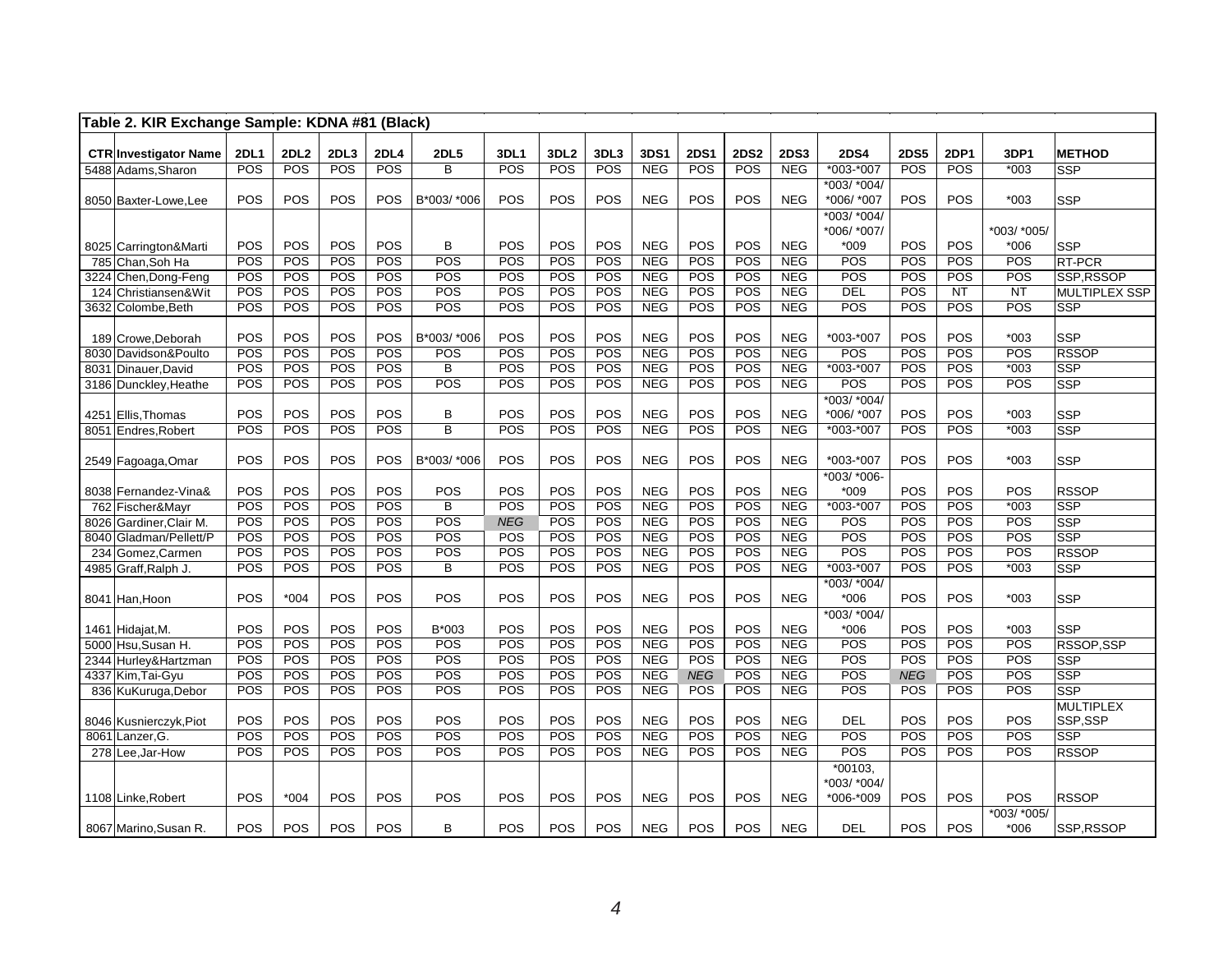|      | Table 2. KIR Exchange Sample: KDNA #81 (Black) |             |             |            |             |              |            |            |           |                          |             |             |                          |              |             |                        |                           |                                |
|------|------------------------------------------------|-------------|-------------|------------|-------------|--------------|------------|------------|-----------|--------------------------|-------------|-------------|--------------------------|--------------|-------------|------------------------|---------------------------|--------------------------------|
|      |                                                |             |             |            |             | <b>2DL5</b>  |            |            |           |                          |             |             | <b>2DS3</b>              | 2DS4         |             |                        |                           |                                |
|      | <b>CTR Investigator Name</b>                   | <b>2DL1</b> | <b>2DL2</b> | 2DL3       | <b>2DL4</b> |              | 3DL1       | 3DL2       | 3DL3      | 3DS1                     | <b>2DS1</b> | <b>2DS2</b> |                          | *003/ *004/  | <b>2DS5</b> | 2DP1                   | 3DP1                      | <b>METHOD</b>                  |
|      |                                                |             |             |            |             |              |            |            |           |                          |             |             |                          | *006/ *007/  |             |                        |                           |                                |
|      | 5142 Marsh, Steven                             | POS         | POS         | POS        | POS         | POS          | *00401     | POS        | POS       | <b>NEG</b>               | POS         | POS         | <b>NEG</b>               | $*009. -$    | POS         | POS                    | $*003. -$                 | SSP,SBT                        |
|      | 733 Mytilineos, Joanni                         | POS         | POS         | POS        | POS         | POS          | POS        | POS        | POS       | NEG                      | POS         | POS         | <b>NEG</b>               | POS          | POS         | POS                    | <b>NEG</b>                | SSP                            |
|      | 8039 Noreen, Harriet                           | POS         | POS         | POS        | POS         | <b>POS</b>   | POS        | POS        | POS       | <b>NEG</b>               | POS         | POS         | <b>NEG</b>               | POS          | POS         | POS                    | POS                       | <b>RSSOP</b>                   |
|      | 8022 Olerup, Olle                              | POS         | POS         | POS        | POS         | POS          | POS        | POS        | POS       | <b>NEG</b>               | POS         | POS         | <b>NEG</b>               | POS          | POS         | POS                    | POS                       | <b>SSP</b>                     |
|      | 3966 Permpikul&Vejba                           | POS         | POS         | POS        | POS         | POS          | POS        | POS        | POS       | <b>NEG</b>               | POS         | POS         | <b>NEG</b>               | POS          | POS         | POS                    | POS                       | <b>SSP</b>                     |
|      | 16 Pidwell/Askar                               | POS         | POS         | POS        | POS         | B            | POS        | POS        | POS       | <b>NEG</b>               | POS         | POS         | <b>NEG</b>               | POS          | POS         | POS                    | POS                       | RSSOP,SSP                      |
|      |                                                |             |             |            |             |              |            |            |           |                          |             |             |                          | *003/ *004/  |             |                        |                           |                                |
|      | 8057 Ray&Balazs                                | POS         | $*004$      | POS        | POS         | POS          | POS        | POS        | POS       | <b>NEG</b>               | POS         | POS         | <b>NEG</b>               | *006-*009    | POS         | POS                    | POS                       | <b>RSSOP</b>                   |
|      | 3753 Reed&Rajalingam                           | POS         | POS         | POS        | POS         | POS          | POS        | POS        | POS       | <b>NEG</b>               | POS         | POS         | <b>NEG</b>               | POS          | POS         | POS                    | POS                       | <b>RSSOP</b>                   |
|      |                                                |             |             |            |             |              |            |            |           |                          |             |             |                          |              |             |                        |                           |                                |
|      |                                                |             |             |            |             |              |            |            |           |                          |             |             |                          | *003/ *004/  |             |                        |                           |                                |
|      | 8064 Roberts, Chrissy                          | POS         | POS         | POS        | POS         | POS          | POS        | POS        | POS       | <b>NEG</b>               | POS         | POS         | <b>NEG</b>               | *006/ *007,  | POS         | POS                    | $*003. -$                 | WGA-SSP                        |
|      | 8060 Rost&Klein                                | POS         | POS         | POS        | POS         | POS          | POS        | POS        | POS       | <b>NEG</b>               | POS         | POS         | <b>NEG</b>               | POS          | POS         | POS                    | POS                       | <b>RSSOP</b>                   |
|      | 1694 Sauer&Gottwald                            | POS         | POS         | POS        | POS         | POS          | POS        | POS        | POS       | <b>NEG</b>               | POS         | POS         | <b>NEG</b>               | POS          | POS         | POS                    | POS                       | <b>SSP</b>                     |
|      |                                                |             |             |            |             |              |            |            |           |                          |             |             |                          | $*003/*004/$ |             |                        |                           |                                |
|      | 3410 Schroeder, M.L.                           | <b>POS</b>  | POS         | POS        | POS         | B            | POS        | POS        | POS       | <b>NEG</b>               | POS         | POS         | <b>NEG</b>               | *006/ *007   | POS         | POS                    | $*003$                    | <b>SSP</b>                     |
|      | 1426 Senitzer, David                           | POS         | POS         | POS        | POS         | $B*003$      | *00401     | POS        | POS       | <b>NEG</b>               | POS         | POS         | <b>NEG</b>               | <b>DEL</b>   | POS         | POS                    | POS                       | <b>MULTIPLEX SSP</b>           |
|      |                                                |             |             |            |             | B*003/ *004/ |            |            |           |                          |             |             |                          |              |             |                        |                           |                                |
|      |                                                |             |             |            |             | *006-*008/   |            |            |           |                          |             |             |                          | *003/ *006-  |             |                        | *003/ *005/               |                                |
|      | 769 Tavoularis, Sofia                          | POS         | POS         | POS        | POS         | $*011$       | POS        | POS        | POS       | <b>NEG</b>               | POS         | POS         | <b>NEG</b>               | $*009$       | POS         | POS                    | $*006$                    | RSSOP,SSP                      |
|      | 230 Thoni.Deborah                              | POS         | POS         | POS        | POS         | POS          | POS        | POS        | POS       | <b>NEG</b>               | POS         | POS         | <b>NEG</b>               | POS          | POS         | POS                    | POS                       | <b>RSSOP</b>                   |
|      |                                                |             |             |            |             |              |            |            |           |                          |             |             |                          |              |             |                        | *00301/                   |                                |
|      | 747 Tiercy, Jean-Marie                         | POS         | POS         | POS        | POS         | B*003/ *006  | POS        | POS        | POS       | <b>NEG</b>               | POS         | POS         | <b>NEG</b>               | *003-*007    | POS         | POS                    | *00302                    | SSP                            |
|      | 5451 Tilanus, Marcel                           | POS         | POS         | POS        | POS         | POS          | POS        | POS        | POS       | <b>NEG</b>               | POS         | POS         | <b>NEG</b>               | POS          | POS         | POS                    | POS                       | <b>RSSOP</b>                   |
| 4021 | Trachtenberg, Eliz                             | POS         | POS         | POS        | POS         | POS          | POS        | POS        | POS       | <b>NEG</b>               | POS         | POS         | <b>NEG</b>               | POS          | POS         | POS                    | POS                       | <b>SSP</b>                     |
|      |                                                |             |             |            |             |              |            |            |           |                          | $*004/$     |             |                          |              |             |                        |                           |                                |
|      | 8024 Trowsdale, John                           | POS         | $*004$      | POS        | <b>NT</b>   | POS          | POS        | <b>NT</b>  | POS       | <b>NEG</b>               | *008        | POS         | <b>NEG</b>               | <b>DEL</b>   | $*003$      | POS                    | $*003$                    | <b>SSP</b>                     |
|      |                                                |             |             |            |             |              |            |            |           |                          | $*003/$     |             |                          |              |             |                        |                           |                                |
|      | 5462 Turner, E.V.                              | POS         | POS         | POS        | POS         | POS          | $*004$     | POS        | POS       | <b>NEG</b>               | $*004$      | POS         | <b>NEG</b>               | *003/ *004   | POS         | POS                    | *001-*006                 | <b>SSP</b>                     |
|      | 8053 Tyan, Dolly                               | POS         | POS<br>POS  | POS<br>POS | POS<br>NT   | B<br>POS     | POS<br>POS | POS<br>POS | POS<br>NT | <b>NEG</b><br><b>NEG</b> | POS<br>POS  | POS<br>POS  | <b>NEG</b><br><b>NEG</b> | *003-*007    | POS<br>POS  | POS<br>$\overline{NT}$ | $*003$<br>$\overline{NT}$ | <b>SSP</b>                     |
|      | 8028 Uhrberg, Markus                           | POS<br>POS  | POS         | POS        | POS         | B            | POS        | POS        | POS       | <b>NEG</b>               | POS         | <b>POS</b>  | <b>NEG</b>               | POS<br>POS   | POS         | POS                    | POS                       | <b>SSP</b>                     |
|      | 3775 Vidan-Jeras, Blan                         | POS         | POS         | POS        | POS         | POS          | POS        | POS        | POS       | <b>NEG</b>               | POS         | POS         | <b>NEG</b>               | <b>DEL</b>   | POS         | POS                    | DEL                       | <b>SSP</b>                     |
|      | 8023 Vilches, Carlos                           |             |             |            |             | POS          |            |            |           |                          |             |             |                          | POS          |             | POS                    |                           | SSP<br>$\overline{\text{SSP}}$ |
|      | 8047 Wassmuth, Ralf                            | POS         | POS         | POS        | POS         |              | POS        | POS        | POS       | NEG                      | POS         | POS         | <b>NEG</b>               | $*003/*004/$ | POS         |                        | POS                       |                                |
|      |                                                | POS         | POS         | POS        | POS         | B*003/ *006  | POS        | POS        | POS       | <b>NEG</b>               | POS         | POS         | <b>NEG</b>               | *006/ *007   | POS         | POS                    | *00301/<br>*00302         | SSP                            |
|      | 705 Watkins, David I.<br>1466 Yu, Neng         | POS         | POS         | POS        | POS         | POS          | POS        | POS        | POS       | <b>NEG</b>               | POS         | POS         | <b>NEG</b>               | POS          | POS         | POS                    | POS                       | <b>RSSOP</b>                   |
|      | 5282 Yu_Neng/UMMHC                             | POS         | POS         | POS        | POS         | POS          | POS        | POS        | POS       | <b>NEG</b>               | POS         | POS         | <b>NEG</b>               | POS          | POS         | POS                    | POS                       | <b>SSP</b>                     |
|      |                                                |             |             |            |             |              |            |            |           |                          |             |             |                          |              |             |                        |                           |                                |
|      | 713 Zachary, Andrea                            | POS         | <b>POS</b>  | POS        | <b>POS</b>  | B*003/ *006  | POS        | POS        | POS       | <b>NEG</b>               | POS         | POS         | <b>NEG</b>               | *003-*007    | <b>POS</b>  | <b>POS</b>             | $*003$                    | <b>SSP</b>                     |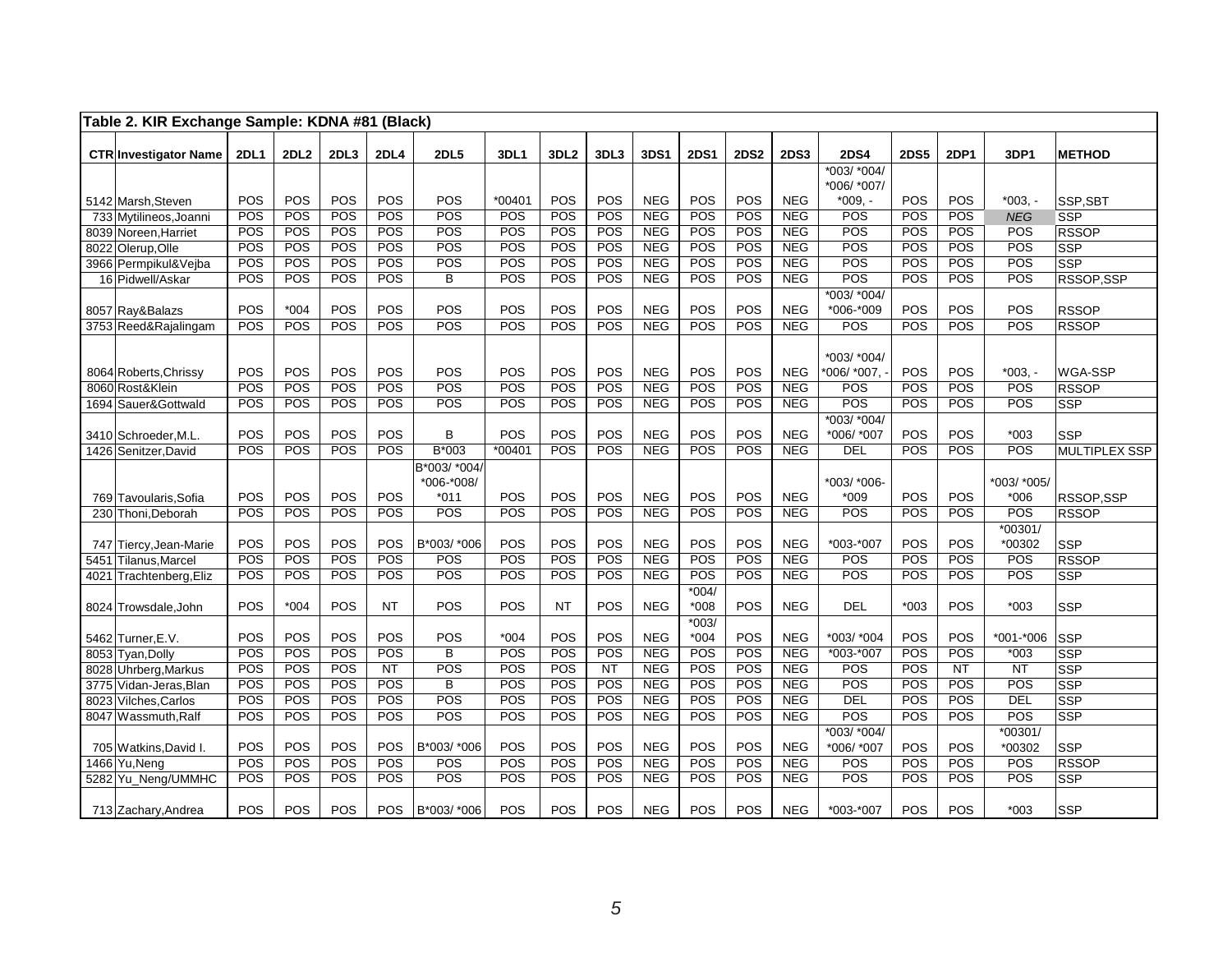|     | Table 3. KIR Exchange Sample: KDNA #82 (Hispanic) |                    |                    |                    |                    |                    |             |                         |             |             |                    |                    |                    |                           |                           |             |                              |                          |
|-----|---------------------------------------------------|--------------------|--------------------|--------------------|--------------------|--------------------|-------------|-------------------------|-------------|-------------|--------------------|--------------------|--------------------|---------------------------|---------------------------|-------------|------------------------------|--------------------------|
|     |                                                   |                    |                    |                    |                    |                    |             |                         |             |             |                    |                    |                    |                           |                           |             |                              |                          |
|     | <b>CTR Investigator Name</b>                      | <b>2DL1</b><br>POS | <b>2DL2</b><br>POS | 2DL3<br><b>NEG</b> | <b>2DL4</b><br>POS | <b>2DL5</b><br>POS | 3DL1<br>POS | 3DL <sub>2</sub><br>POS | 3DL3<br>POS | 3DS1<br>POS | <b>2DS1</b><br>POS | <b>2DS2</b><br>POS | <b>2DS3</b><br>POS | <b>2DS4</b><br><b>NEG</b> | <b>2DS5</b><br><b>NEG</b> | 2DP1<br>POS | 3DP1<br>POS                  | <b>METHOD</b>            |
|     | 5488 Adams, Sharon<br>8050 Baxter-Lowe.Lee        | POS                | <b>POS</b>         | <b>NEG</b>         | POS                | POS                | POS         | POS                     | POS         | POS         | POS                | <b>POS</b>         | POS                | <b>NEG</b>                | <b>NEG</b>                | POS         | POS                          | <b>SSP</b><br><b>SSP</b> |
|     |                                                   |                    |                    |                    |                    |                    |             |                         |             |             |                    |                    |                    |                           |                           |             |                              |                          |
|     |                                                   |                    |                    |                    |                    |                    |             |                         |             |             |                    |                    |                    |                           |                           |             | *001/ *002/<br>$*004, *003/$ |                          |
|     | 8025 Carrington&Marti                             | POS                | POS                | <b>NEG</b>         | POS                | A, B               | POS         | POS                     | POS         | POS         | POS                | POS                | POS                | <b>NEG</b>                | <b>NEG</b>                | POS         | *005/ *006                   | <b>SSP</b>               |
|     | 785 Chan.Soh Ha                                   | POS                | POS                | <b>NEG</b>         | POS                | POS                | POS         | POS                     | POS         | POS         | POS                | POS                | POS                | <b>NEG</b>                | <b>NEG</b>                | POS         | POS                          | <b>RT-PCR</b>            |
|     | 3224 Chen, Dong-Feng                              | POS                | POS                | <b>NEG</b>         | POS                | POS                | POS         | POS                     | POS         | POS         | POS                | POS                | POS                | <b>NEG</b>                | <b>NEG</b>                | POS         | POS                          | SSP.RSSOP                |
| 124 | Christiansen&Wit                                  | POS                | POS                | <b>NEG</b>         | POS                | POS                | <b>NEG</b>  | POS                     | POS         | <b>POS</b>  | POS                | POS                | POS                | <b>NEG</b>                | <b>NEG</b>                | <b>NT</b>   | <b>NT</b>                    | <b>MULTIPLEX SSP</b>     |
|     | 3632 Colombe, Beth                                | <b>POS</b>         | POS                | <b>NEG</b>         | POS                | POS                | POS         | POS                     | POS         | POS         | POS                | POS                | POS                | <b>NEG</b>                | NEG                       | <b>POS</b>  | POS                          | <b>SSP</b>               |
|     |                                                   |                    |                    |                    |                    | A*001/ *005,       |             |                         |             |             |                    |                    |                    |                           |                           |             |                              |                          |
|     |                                                   |                    |                    |                    |                    | B*002/ *004/       |             |                         |             |             |                    |                    |                    |                           |                           |             |                              |                          |
|     | 189 Crowe, Deborah                                | <b>POS</b>         | POS                | <b>NEG</b>         | POS                | $*007$             | POS         | POS                     | POS         | <b>POS</b>  | POS                | <b>POS</b>         | POS                | <b>NEG</b>                | <b>NEG</b>                | POS         | POS                          | <b>SSP</b>               |
|     | 8030 Davidson&Poulto                              | POS                | POS                | <b>NEG</b>         | POS                | $\overline{POS}$   | POS         | POS                     | POS         | POS         | POS                | POS                | POS                | <b>NEG</b>                | <b>POS</b>                | POS         | POS                          | <b>RSSOP</b>             |
|     |                                                   |                    |                    |                    |                    |                    |             |                         |             |             |                    |                    |                    |                           |                           |             | *001/ *002/                  |                          |
|     | 8031 Dinauer, David                               | POS                | POS                | <b>NEG</b>         | POS                | A, B               | POS         | POS                     | POS         | POS         | POS                | POS                | POS                | <b>NEG</b>                | <b>NEG</b>                | POS         | *004, *003                   | <b>SSP</b>               |
|     | 3186 Dunckley, Heathe                             | POS                | POS                | <b>NEG</b>         | POS                | $\overline{POS}$   | POS         | POS                     | POS         | POS         | POS                | POS                | POS                | <b>NEG</b>                | <b>NEG</b>                | <b>POS</b>  | POS                          | <b>SSP</b>               |
|     |                                                   |                    |                    |                    |                    |                    |             |                         |             |             |                    |                    |                    |                           |                           |             | *001/ *002/                  |                          |
|     | 4251 Ellis, Thomas                                | POS                | POS                | <b>NEG</b>         | POS                | A, B               | POS         | POS                     | POS         | POS         | POS                | POS                | POS                | <b>NEG</b>                | <b>NEG</b>                | POS         | *004. *003                   | SSP                      |
|     | 8051 Endres, Robert                               | POS                | POS                | <b>NEG</b>         | POS                | A, B               | POS         | POS                     | POS         | POS         | POS                | POS                | POS                | <b>NEG</b>                | <b>NEG</b>                | POS         | $*001 - *004$                | SSP                      |
|     | 2549 Fagoaga, Omar                                | POS                | POS                | <b>NEG</b>         | <b>POS</b>         | A, B               | POS         | POS                     | POS         | POS         | POS                | POS                | POS                | <b>NEG</b>                | <b>NEG</b>                | <b>POS</b>  | $*001 - *004$                | <b>SSP</b>               |
|     | 8038 Fernandez-Vina&                              | POS                | POS                | <b>NEG</b>         | POS                | POS                | POS         | POS                     | POS         | POS         | POS                | POS                | POS                | <b>NEG</b>                | <b>NEG</b>                | POS         | POS                          | <b>RSSOP</b>             |
| 762 | Fischer&Mayr                                      | POS                | POS                | <b>NEG</b>         | POS                | POS                | POS         | POS                     | POS         | POS         | POS                | POS                | POS                | <b>NEG</b>                | <b>NEG</b>                | POS         | POS                          | <b>SSP</b>               |
|     | 8026 Gardiner, Clair M                            | POS                | POS                | <b>NEG</b>         | POS                | POS                | POS         | POS                     | POS         | POS         | POS                | POS                | POS                | <b>NEG</b>                | <b>NEG</b>                | POS         | $*003$                       | <b>SSP</b>               |
|     | 8040 Gladman/Pellett/P                            | POS                | POS                | NEG                | POS                | POS                | POS         | POS                     | POS         | POS         | POS                | POS                | POS                | <b>NEG</b>                | <b>NEG</b>                | POS         | POS                          | SSP                      |
|     | 234 Gomez, Carmen                                 | POS                | POS                | <b>NEG</b>         | POS                | POS                | POS         | POS                     | POS         | POS         | POS                | POS                | POS                | <b>NEG</b>                | <b>NEG</b>                | POS         | POS                          | <b>RSSOP</b>             |
|     |                                                   |                    |                    |                    |                    |                    |             |                         |             |             |                    |                    |                    |                           |                           |             | *001/ *002/                  |                          |
|     | 4985 Graff, Ralph J.                              | POS                | POS                | <b>NEG</b>         | POS                | A, B               | POS         | POS                     | POS         | POS         | POS                | POS                | POS                | <b>NEG</b>                | <b>NEG</b>                | POS         | *004, *003                   | <b>SSP</b>               |
|     | 8041 Han, Hoon                                    | $*004$             | POS                | <b>NEG</b>         | POS                | POS                | POS         | POS                     | POS         | POS         | POS                | POS                | POS                | <b>NEG</b>                | <b>NEG</b>                | POS         | POS                          | <b>SSP</b>               |
|     | 1461 Hidajat, M.                                  | POS                | POS                | NEG                | POS                | POS                | POS         | POS                     | POS         | POS         | POS                | POS                | POS                | <b>NEG</b>                | NEG                       | POS         | POS                          | <b>SSP</b>               |
|     | 5000 Hsu, Susan H.                                | POS                | POS                | <b>NEG</b>         | POS                | POS                | POS         | POS                     | POS         | POS         | POS                | POS                | POS                | <b>NEG</b>                | <b>NEG</b>                | POS         | POS                          | RSSOP,SSP                |
|     | 2344 Hurley& Hartzman                             | POS                | POS                | <b>NEG</b>         | POS                | POS                | POS         | POS                     | POS         | POS         | POS                | POS                | POS                | <b>NEG</b>                | <b>NEG</b>                | POS         | POS                          | <b>SSP</b>               |
|     | 4337 Kim, Tai-Gyu                                 | <b>POS</b>         | POS                | <b>NEG</b>         | POS                | POS                | POS         | POS                     | POS         | POS         | POS                | POS                | POS                | <b>NEG</b>                | <b>NEG</b>                | POS         | POS                          | <b>SSP</b>               |
|     | 836 KuKuruga, Debor                               | POS                | POS                | NEG                | POS                | POS                | POS         | POS                     | POS         | POS         | POS                | POS                | POS                | <b>NEG</b>                | <b>NEG</b>                | POS         | POS                          | <b>SSP</b>               |
|     |                                                   |                    |                    |                    |                    |                    |             |                         |             |             |                    |                    |                    |                           |                           |             |                              | MULTIPLEX SSP,           |
|     | 8046 Kusnierczyk, Piot                            | POS                | POS                | <b>NEG</b>         | POS                | POS                | POS         | POS                     | POS         | POS         | POS                | POS                | POS                | <b>NEG</b>                | <b>NEG</b>                | POS         | POS                          | <b>SSP</b>               |
|     | 8061 Lanzer.G.                                    | POS                | POS                | <b>NEG</b>         | POS                | POS                | POS         | POS                     | POS         | POS         | POS                | POS                | POS                | <b>NEG</b>                | <b>NEG</b>                | POS         | POS                          | SSP                      |
|     | 278 Lee, Jar-How                                  | POS                | POS                | <b>NEG</b>         | POS                | POS                | POS         | POS                     | POS         | POS         | POS                | POS                | POS                | <b>NEG</b>                | <b>NEG</b>                | POS         | POS                          | <b>RSSOP</b>             |
|     |                                                   |                    | $*001 -$           |                    |                    |                    |             |                         |             |             |                    |                    |                    |                           |                           |             |                              |                          |
|     |                                                   |                    | $*003/$            |                    |                    |                    |             |                         |             |             |                    |                    |                    |                           |                           |             |                              |                          |
|     | 1108 Linke, Robert                                | <b>POS</b>         | $*005$             | <b>NEG</b>         | POS                | POS                | POS         | POS                     | POS         | POS         | POS                | POS                | POS                | <b>NEG</b>                | <b>NEG</b>                | POS         | POS                          | <b>RSSOP</b>             |
|     |                                                   |                    |                    |                    |                    |                    |             |                         |             |             |                    |                    |                    |                           |                           |             | *001/ *002/                  |                          |
|     |                                                   |                    |                    |                    |                    |                    | POS         |                         |             | POS         |                    |                    | POS                | <b>NEG</b>                |                           |             | *004, *003/                  |                          |
|     | 8067 Marino Susan R.                              | POS                | POS                | <b>NEG</b>         | POS                | A. B               |             | POS                     | POS         |             | POS                | POS                |                    |                           | <b>NEG</b>                | POS         | *005/ *006                   | SSP.RSSOP                |
|     |                                                   | POS                | POS                | <b>NEG</b>         | POS                | POS                | POS         | POS                     | POS         | POS         | POS                | POS                | POS                | <b>NEG</b>                | <b>NEG</b>                | POS         | *001/ *002/<br>*004, *003    |                          |
|     | 5142 Marsh, Steven<br>733 Mytilineos, Joanni      | POS                | POS                | <b>NEG</b>         | POS                | POS                | POS         | POS                     | POS         | POS         | POS                | POS                | POS                | <b>NEG</b>                | <b>NEG</b>                | POS         | POS                          | SSP,SBT<br>SSP           |
|     |                                                   |                    |                    |                    |                    |                    |             |                         |             |             |                    |                    |                    |                           |                           |             |                              |                          |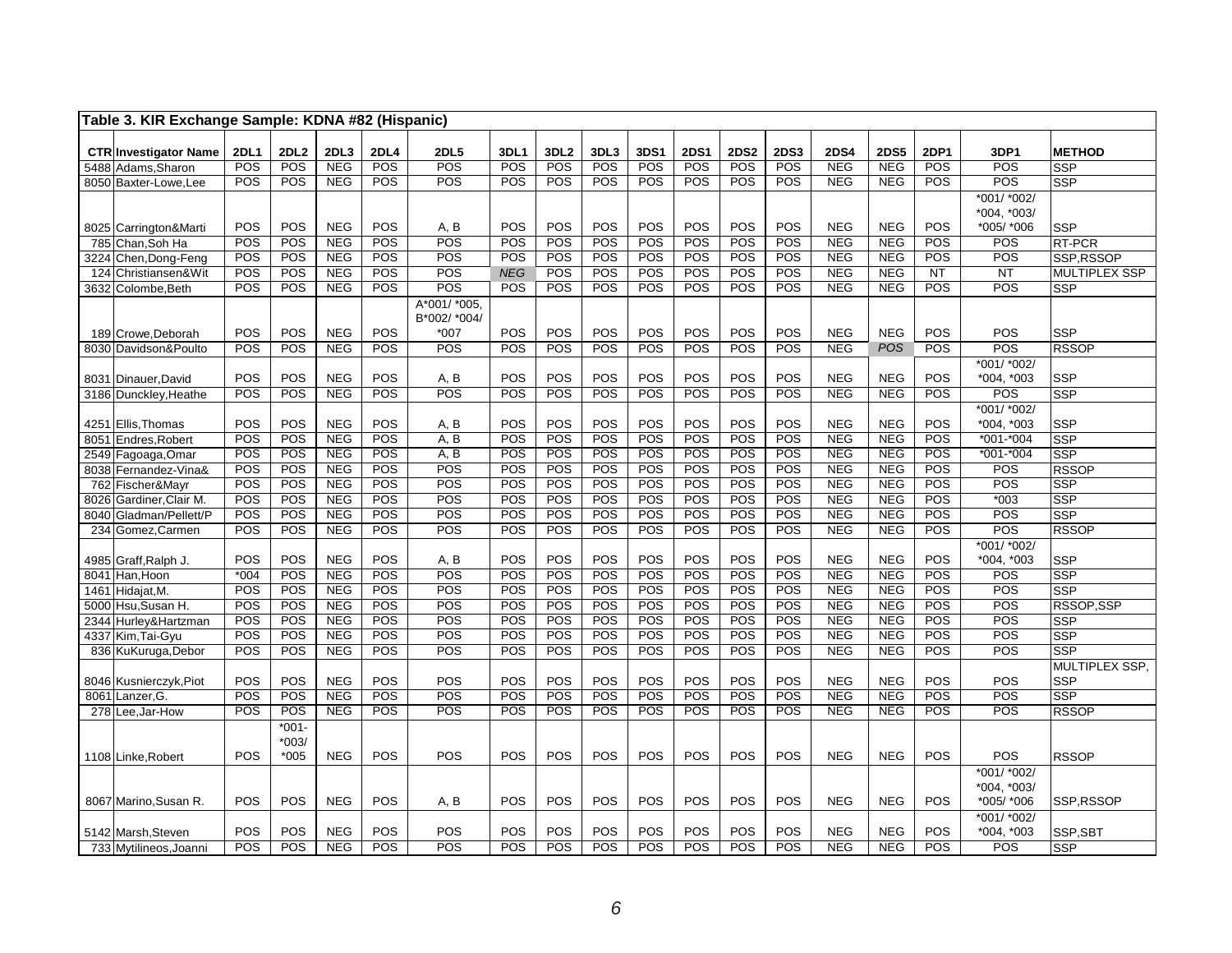| Table 3. KIR Exchange Sample: KDNA #82 (Hispanic) |                    |                   |                          |                    |                           |                    |                                |             |             |                    |                    |                    |                          |                    |                    |                             |                         |
|---------------------------------------------------|--------------------|-------------------|--------------------------|--------------------|---------------------------|--------------------|--------------------------------|-------------|-------------|--------------------|--------------------|--------------------|--------------------------|--------------------|--------------------|-----------------------------|-------------------------|
|                                                   |                    |                   |                          |                    |                           |                    |                                |             |             |                    |                    |                    |                          |                    |                    |                             |                         |
| <b>CTR Investigator Name</b>                      | <b>2DL1</b><br>POS | 2DL2<br>POS       | 2DL3<br><b>NEG</b>       | <b>2DL4</b><br>POS | <b>2DL5</b><br>POS        | <b>3DL1</b><br>POS | 3DL <sub>2</sub><br><b>POS</b> | 3DL3<br>POS | 3DS1<br>POS | <b>2DS1</b><br>POS | <b>2DS2</b><br>POS | <b>2DS3</b><br>POS | <b>2DS4</b><br>NEG       | <b>2DS5</b><br>NEG | <b>2DP1</b><br>POS | 3DP1<br>POS                 | <b>METHOD</b>           |
| 8039 Noreen, Harriet                              | POS                | POS               | <b>NEG</b>               | POS                | POS                       | POS                | POS                            | POS         | POS         | POS                | POS                | POS                | <b>NEG</b>               | <b>NEG</b>         | <b>POS</b>         | POS                         | <b>RSSOP</b>            |
| 8022 Olerup, Olle                                 |                    | POS               | <b>NEG</b>               | POS                | POS                       | POS                | POS                            | POS         | POS         | POS                | POS                | POS                |                          | <b>NEG</b>         | <b>POS</b>         | POS                         | <b>SSP</b>              |
| 3966 Permpikul&Vejba                              | POS<br>POS         | POS               | <b>NEG</b>               | POS                | A, B                      | POS                | <b>POS</b>                     | POS         | POS         | POS                | POS                | POS                | <b>NEG</b><br><b>NEG</b> | <b>NEG</b>         | <b>POS</b>         | POS                         | <b>SSP</b>              |
| 16 Pidwell/Askar                                  |                    |                   |                          |                    |                           |                    |                                |             |             |                    |                    |                    |                          |                    |                    |                             | RSSOP, SSP              |
|                                                   |                    | $*001-$           |                          |                    |                           |                    |                                |             |             |                    |                    |                    |                          |                    |                    |                             |                         |
|                                                   | POS                | $*003/$<br>$*005$ | <b>NEG</b>               | POS                | POS                       | POS                | POS                            | POS         | POS         | POS                | POS                | POS                | <b>NEG</b>               | <b>NEG</b>         | POS                | POS                         | <b>RSSOP</b>            |
| 8057 Ray&Balazs                                   | POS                | POS               | <b>NEG</b>               | POS                | POS                       | POS                | POS                            | POS         | POS         | POS                | POS                | POS                | NEG                      | NEG                | POS                | POS                         |                         |
| 3753 Reed&Rajalingam                              |                    |                   |                          |                    |                           |                    |                                |             |             |                    |                    |                    |                          |                    |                    |                             | <b>RSSOP</b>            |
|                                                   |                    | POS               |                          | POS                |                           | POS                | POS                            |             |             |                    |                    | POS                |                          | <b>NEG</b>         |                    | *001/ *002/                 |                         |
| 8064 Roberts, Chrissy<br>8060 Rost&Klein          | POS<br>POS         | POS               | <b>NEG</b><br><b>NEG</b> | POS                | POS<br>POS                | POS                | POS                            | POS<br>POS  | POS<br>POS  | POS<br>POS         | POS<br>POS         | POS                | <b>NEG</b><br><b>NEG</b> | <b>NEG</b>         | POS<br>POS         | *004, *003<br>POS           | WGA-SSP<br><b>RSSOP</b> |
|                                                   | POS                | POS               |                          | POS                | POS                       | POS                | POS                            | POS         | POS         | POS                | POS                | POS                | <b>NEG</b>               | NEG                | POS                | POS                         |                         |
| 1694 Sauer&Gottwald                               |                    |                   | <b>NEG</b>               |                    |                           |                    |                                |             |             |                    |                    |                    |                          |                    |                    |                             | <b>SSP</b>              |
|                                                   | POS                | POS               | <b>NEG</b>               | POS                |                           | POS                | POS                            | POS         | POS         | POS                | POS                | POS                | <b>NEG</b>               | <b>NEG</b>         | POS                |                             |                         |
| 3410 Schroeder, M.L.                              | POS                | POS               | <b>NEG</b>               | POS                | A, B<br>$A*005$           |                    | POS                            | POS         | POS         | POS                | POS                | POS                | <b>NEG</b>               | <b>NEG</b>         | POS                | *001/ *002/ *004 SSP<br>POS |                         |
| 1426 Senitzer, David                              |                    |                   |                          |                    |                           | <b>NEG</b>         |                                |             |             |                    |                    |                    |                          |                    |                    |                             | MULTIPLEX SSP           |
|                                                   |                    |                   |                          |                    | $A*001/*005,$             |                    |                                |             |             |                    |                    |                    |                          |                    |                    |                             |                         |
|                                                   | POS                | POS               | <b>NEG</b>               | POS                | B*002/ *009/<br>$*010$    | POS                | POS                            | POS         |             | POS                | POS                | POS                | <b>NEG</b>               | <b>NEG</b>         | POS                | POS                         |                         |
| 769 Tavoularis, Sofia                             | POS                | POS               | <b>NEG</b>               | POS                | POS                       | POS                | POS                            | POS         | POS<br>POS  | POS                | POS                | POS                | NEG                      | NEG                | POS                | POS                         | RSSOP,SSP               |
| 230 Thoni, Deborah                                |                    |                   |                          |                    |                           |                    |                                |             |             |                    |                    |                    |                          |                    |                    |                             | <b>RSSOP</b>            |
|                                                   |                    |                   |                          |                    | $A*001/*005,$             |                    |                                |             |             |                    |                    |                    |                          |                    |                    | *001/ *002/                 |                         |
|                                                   |                    | POS               |                          | POS                | B*002-*004/<br>*006/ *007 | POS                | POS                            | POS         | POS         | POS                | POS                | POS                | <b>NEG</b>               | <b>NEG</b>         | POS                | *004, *00301/               |                         |
| 747 Tiercy, Jean-Marie                            | POS<br>POS         | POS               | <b>NEG</b><br><b>NEG</b> | POS                | POS                       | NT                 | NT                             | POS         | POS         | POS                | POS                | POS                | <b>NEG</b>               | <b>NEG</b>         | POS                | *00302<br>POS               | <b>SSP</b>              |
| 5451 Tilanus, Marcel                              | POS                | POS               |                          | POS                | POS                       | POS                | POS                            | POS         | POS         | POS                | POS                | POS                | <b>NEG</b>               | NEG                | POS                | POS                         | <b>RSSOP</b>            |
| 4021 Trachtenberg, Eliz                           |                    |                   | <b>NT</b>                |                    |                           |                    |                                |             |             |                    |                    |                    |                          |                    |                    |                             | $\overline{\text{SSP}}$ |
|                                                   |                    | POS               | <b>NEG</b>               | <b>NT</b>          | POS                       | POS                |                                | POS         | POS         | POS                | POS                | POS                | <b>NEG</b>               |                    | POS                | *001/ *002/                 |                         |
| 8024 Trowsdale, John                              | POS                |                   |                          |                    |                           |                    | <b>NT</b>                      |             |             |                    |                    |                    |                          | <b>NEG</b>         |                    | *004, *003                  | <b>SSP</b>              |
|                                                   | POS                | POS               | <b>NEG</b>               | POS                | B                         | POS                | POS                            | POS         |             | $*003,$<br>$*004$  | POS                | POS                | <b>NEG</b>               | <b>NEG</b>         | POS                | $*001 - *006$               |                         |
| 5462 Turner, E.V.                                 |                    |                   |                          |                    |                           |                    |                                |             | POS         |                    |                    |                    |                          |                    |                    |                             | <b>SSP</b>              |
|                                                   | POS                | POS               | <b>NEG</b>               | POS                | A, B                      | POS                | POS                            | POS         | POS         | POS                | POS                | POS                | <b>NEG</b>               | <b>NEG</b>         | POS                | *001/ *002/<br>*004, *003   |                         |
| 8053 Tyan, Dolly                                  | POS                | POS               | <b>NEG</b>               | <b>NT</b>          | POS                       | POS                | POS                            | NT          | POS         | POS                | POS                | POS                | <b>NEG</b>               | NEG                | <b>NT</b>          |                             | <b>SSP</b><br>SSP       |
| 8028 Uhrberg, Markus                              | POS                | POS               | NEG                      | POS                | A, B                      | POS                | POS                            | POS         | POS         | POS                | POS                | POS                | <b>NEG</b>               | <b>NEG</b>         | POS                | <b>NT</b>                   |                         |
| 3775 Vidan-Jeras, Blan                            | POS                | POS               | <b>NEG</b>               | POS                | POS                       | POS                | POS                            | POS         | POS         | POS                | POS                | POS                | <b>NEG</b>               | <b>NEG</b>         | POS                | POS<br>FULL, DEL            | <b>SSP</b>              |
| 8023 Vilches, Carlos                              |                    | POS               |                          | POS                | POS                       | POS                | POS                            | POS         | POS         | POS                |                    | POS                |                          |                    | <b>POS</b>         |                             | <b>SSP</b>              |
| 8047 Wassmuth, Ralf                               | POS                |                   | <b>NEG</b>               |                    |                           |                    |                                |             |             |                    | POS                |                    | <b>NEG</b>               | <b>NEG</b>         |                    | POS                         | <b>SSP</b>              |
|                                                   |                    |                   |                          |                    | $A*001/*005,$             |                    |                                |             |             |                    |                    |                    |                          |                    |                    |                             |                         |
|                                                   | POS                | POS               |                          | POS                | B*002/ *004/              | POS                | POS                            | POS         | POS         | POS                | POS                | POS                | <b>NEG</b>               |                    | POS                | $*001 - *004$               |                         |
| 705 Watkins, David I.                             | POS                |                   | <b>NEG</b>               | POS                | $*007$<br>POS             | POS                | POS                            | POS         | POS         | POS                | POS                | POS                | <b>NEG</b>               | <b>NEG</b>         | POS                |                             | <b>SSP</b>              |
| 1466 Yu, Neng                                     |                    | POS               | <b>NEG</b><br><b>NEG</b> |                    |                           |                    | POS                            | POS         |             | POS                |                    | POS                | <b>NEG</b>               | <b>NEG</b>         | POS                | POS                         | <b>RSSOP</b>            |
| 5282 Yu_Neng/UMMHC                                | POS                | POS               |                          | POS                | POS<br>POS                | POS                |                                |             | POS         |                    | POS                |                    |                          | <b>NEG</b>         |                    | POS<br>POS                  | <b>SSP</b>              |
| 713 Zachary, Andrea                               | POS                | POS               | <b>NEG</b>               | POS                |                           | <b>POS</b>         | POS                            | POS         | POS         | POS                | POS                | POS                | <b>NEG</b>               | NEG                | <b>POS</b>         |                             | <b>SSP</b>              |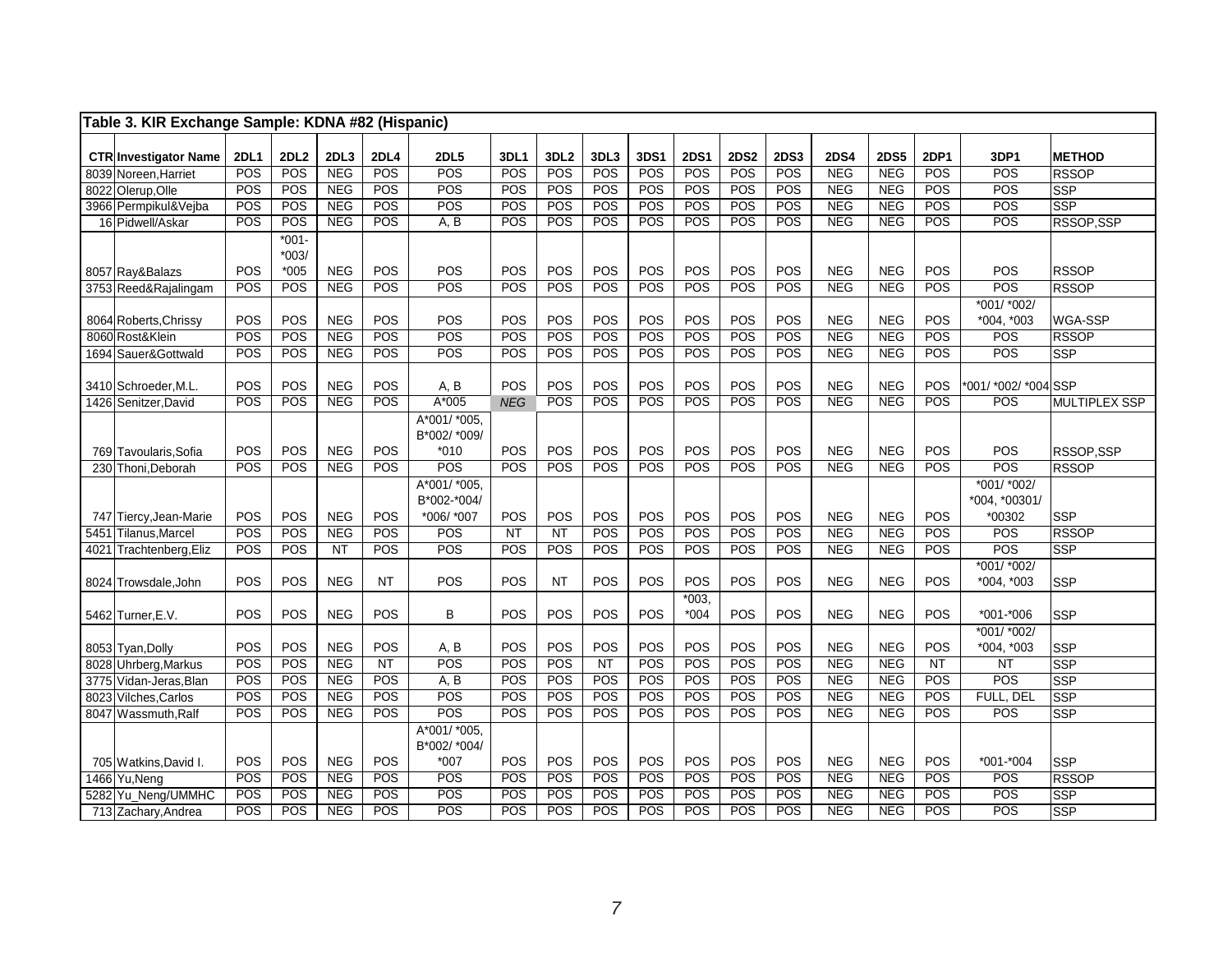| Table 4. KIR Exchange Sample: KDNA #83 (Vietnamese) |             |                          |            |            |                           |                  |                  |            |            |                   |                   |                          |               |                          |             |               |                          |
|-----------------------------------------------------|-------------|--------------------------|------------|------------|---------------------------|------------------|------------------|------------|------------|-------------------|-------------------|--------------------------|---------------|--------------------------|-------------|---------------|--------------------------|
| <b>CTR Investigator Name</b>                        | <b>2DL1</b> | <b>2DL2</b>              | 2DL3       | 2DL4       |                           | <b>3DL1</b>      | 3DL <sub>2</sub> | 3DL3       | 3DS1       | <b>2DS1</b>       | <b>2DS2</b>       | <b>2DS3</b>              | <b>2DS4</b>   | <b>2DS5</b>              | <b>2DP1</b> | 3DP1          | <b>METHOD</b>            |
| 5488 Adams, Sharon                                  | POS         | <b>NEG</b>               | POS        | POS        | <b>2DL5</b><br><b>NEG</b> | POS              | POS              | POS        | POS        | <b>NEG</b>        | <b>NEG</b>        | <b>NEG</b>               | POS           | <b>NEG</b>               | <b>POS</b>  | POS           | <b>SSP</b>               |
| 8050 Baxter-Lowe.Lee                                | POS         | <b>NEG</b>               | POS        | POS        | <b>NEG</b>                | POS              | POS              | POS        | POS        | <b>NEG</b>        | <b>NEG</b>        | <b>NEG</b>               | POS           | <b>NEG</b>               | POS         | POS           | <b>SSP</b>               |
|                                                     |             |                          |            |            |                           |                  |                  |            |            |                   |                   |                          | $*001, *003/$ |                          |             | *001/ *002/   |                          |
|                                                     |             |                          |            |            |                           |                  |                  |            |            |                   |                   |                          | *004/ *006/   |                          |             | *004, *003/   |                          |
| 8025 Carrington&Marti                               | POS         | <b>NEG</b>               | POS        | POS        | <b>NEG</b>                | POS              | POS              | POS        | POS        | <b>NEG</b>        | <b>NEG</b>        | <b>NEG</b>               | *007/ *009    | <b>NEG</b>               | POS         | *005/ *006    | <b>SSP</b>               |
| 785 Chan, Soh Ha                                    | POS         | <b>NEG</b>               | POS        | POS        | <b>NEG</b>                | POS              | POS              | POS        | POS        | <b>NEG</b>        | <b>NEG</b>        | <b>NEG</b>               | POS           | <b>NEG</b>               | POS         | POS           | RT-PCR                   |
| 3224 Chen, Dong-Feng                                | POS         | <b>NEG</b>               | POS        | POS        | <b>NEG</b>                | POS              | POS              | POS        | POS        | <b>NEG</b>        | <b>NEG</b>        | <b>NEG</b>               | POS           | <b>NEG</b>               | POS         | POS           | SSP,RSSOP                |
| Christiansen&Wit<br>124                             | POS         | <b>NEG</b>               | <b>NT</b>  | POS        | <b>NEG</b>                | <b>NT</b>        | POS              | POS        | NT         | <b>NEG</b>        | $\overline{NT}$   | <b>NEG</b>               | FULL. DEL     | <b>NEG</b>               | <b>NT</b>   | <b>NT</b>     | MULTIPLEX SSP            |
| 3632 Colombe, Beth                                  | POS         | <b>NEG</b>               | POS        | POS        | <b>NEG</b>                | $\overline{POS}$ | POS              | POS        | POS        | <b>NEG</b>        | NEG               | <b>NEG</b>               | POS           | NEG                      | POS         | POS           | <b>SSP</b>               |
| 189 Crowe, Deborah                                  | POS         | <b>NEG</b>               | POS        | POS        | <b>NEG</b>                | POS              | <b>POS</b>       | POS        | POS        | <b>POS</b>        | <b>NEG</b>        | <b>NEG</b>               | POS           | <b>NEG</b>               | <b>POS</b>  | POS           | <b>SSP</b>               |
| 8030 Davidson&Poulto                                | POS         | <b>NEG</b>               | POS        | POS        | <b>NEG</b>                | POS              | POS              | POS        | POS        | <b>NEG</b>        | <b>POS</b>        | <b>NEG</b>               | POS           | <b>NEG</b>               | <b>POS</b>  | POS           | <b>RSSOP</b>             |
|                                                     |             |                          |            |            |                           |                  |                  |            |            |                   |                   |                          | *001/ *002.   |                          |             | *001/ *002/   |                          |
| 8031 Dinauer, David                                 | POS         | <b>NEG</b>               | POS        | POS        | <b>NEG</b>                | POS              | POS              | POS        | POS        | <b>NEG</b>        | NEG               | <b>NEG</b>               | *003-*007     | <b>NEG</b>               | POS         | *004, *003    | <b>SSP</b>               |
| 3186 Dunckley, Heathe                               | POS         | <b>NEG</b>               | POS        | POS        | <b>NEG</b>                | POS              | <b>POS</b>       | POS        | POS        | <b>NEG</b>        | <b>NEG</b>        | <b>NEG</b>               | POS           | <b>NEG</b>               | <b>POS</b>  | POS           | <b>SSP</b>               |
|                                                     |             |                          |            |            |                           |                  |                  |            |            |                   |                   |                          | *001/ *002.   |                          |             |               |                          |
|                                                     |             |                          |            |            |                           |                  |                  |            |            |                   |                   |                          | *003/ *004/   |                          |             | *001/ *002/   |                          |
| 4251 Ellis, Thomas                                  | POS         | <b>NEG</b>               | POS        | POS        | <b>NEG</b>                | POS              | POS              | POS        | POS        | <b>NEG</b>        | <b>NEG</b>        | <b>NEG</b>               | *006/ *007    | <b>NEG</b>               | POS         | *004, *003    | <b>SSP</b>               |
| 8051 Endres, Robert                                 | POS         | <b>NEG</b>               | POS        | POS        | <b>NEG</b>                | POS              | POS              | POS        | POS        | <b>NEG</b>        | <b>NEG</b>        | <b>NEG</b>               | *001-*007     | <b>NEG</b>               | POS         | *001-*004     | <b>SSP</b>               |
| 2549 Fagoaga, Omar                                  | POS         | <b>NEG</b>               | POS        | POS        | <b>NEG</b>                | POS              | POS              | POS        | POS        | <b>NEG</b>        | <b>NEG</b>        | <b>NEG</b>               | $*001 - *007$ | <b>NEG</b>               | POS         | $*001 - *004$ | <b>SSP</b>               |
|                                                     |             |                          |            |            |                           |                  |                  |            |            |                   |                   |                          | *001, *003/   |                          |             |               |                          |
| 8038 Fernandez-Vina&                                | POS         | <b>NEG</b>               | POS        | POS        | <b>NEG</b>                | POS              | POS              | POS        | POS        | <b>NEG</b>        | <b>NEG</b>        | <b>NEG</b>               | *006-*009     | <b>NEG</b>               | POS         | POS           | <b>RSSOP</b>             |
| 762 Fischer&Mayr                                    | POS         | <b>NEG</b>               | POS        | POS        | <b>NEG</b>                | POS              | POS              | POS        | POS        | <b>NEG</b>        | <b>NEG</b>        | <b>NEG</b>               | POS           | <b>NEG</b>               | POS         | POS           | <b>SSP</b>               |
| 8026 Gardiner, Clair M                              | POS         | <b>NEG</b>               | POS        | POS        | <b>NEG</b>                | POS              | POS              | POS        | POS        | <b>NEG</b>        | <b>NEG</b>        | <b>NEG</b>               | $*001$        | <b>NEG</b>               | POS         | $*003$        | <b>SSP</b>               |
| 8040 Gladman/Pellett/P                              | POS         | <b>NEG</b>               | POS        | POS        | <b>NEG</b>                | POS              | POS              | POS        | POS        | <b>NEG</b>        | <b>NEG</b>        | <b>NEG</b>               | POS           | <b>NEG</b>               | POS         | POS           | <b>SSP</b>               |
| 234 Gomez, Carmen                                   | POS         | <b>NEG</b>               | POS        | POS        | <b>NEG</b>                | POS              | POS              | POS        | POS        | <b>NEG</b>        | <b>NEG</b>        | <b>NEG</b>               | POS           | <b>NEG</b>               | POS         | POS           | <b>RSSOP</b>             |
| 4985 Graff, Ralph J.                                | POS         | <b>NEG</b>               | POS        | POS        | <b>NEG</b>                | POS              | POS              | POS        | POS        | <b>NEG</b>        | <b>NEG</b>        | <b>NEG</b>               | POS           | <b>NEG</b>               | POS         | POS           | <b>SSP</b>               |
| 8041 Han, Hoon                                      | POS         | <b>NEG</b>               | POS        | POS        | <b>NEG</b>                | POS              | POS              | POS        | POS        | <b>NEG</b>        | <b>NEG</b>        | <b>NEG</b>               | POS           | <b>NEG</b>               | POS         | $*003/*004$   | <b>SSP</b>               |
| 1461 Hidajat, M.                                    | POS         | <b>NEG</b>               | POS        | POS        | <b>NEG</b>                | POS              | POS              | POS        | POS        | <b>NEG</b>        | <b>NEG</b>        | <b>NEG</b>               | POS           | <b>NEG</b>               | POS         | POS           | <b>SSP</b>               |
| 5000 Hsu, Susan H.                                  | POS<br>POS  | <b>NEG</b><br><b>NEG</b> | POS<br>POS | POS<br>POS | <b>NEG</b><br><b>NEG</b>  | POS<br>POS       | POS<br>POS       | POS<br>POS | POS<br>POS | NEG<br><b>NEG</b> | NEG<br><b>NEG</b> | <b>NEG</b><br><b>NEG</b> | POS<br>POS    | <b>NEG</b><br><b>NEG</b> | POS<br>POS  | POS<br>POS    | RSSOP,SSP                |
| 2344 Hurley&Hartzman                                | POS         | <b>NEG</b>               | POS        | POS        |                           | POS              | POS              |            | POS        | <b>NEG</b>        | <b>NEG</b>        |                          | POS           |                          | POS         | POS           | <b>SSP</b>               |
| 4337 Kim, Tai-Gyu                                   | POS         | <b>NEG</b>               | POS        | POS        | <b>NEG</b><br><b>NEG</b>  | POS              | POS              | POS<br>POS | POS        | <b>NEG</b>        | <b>NEG</b>        | <b>NEG</b><br><b>NEG</b> | POS           | <b>NEG</b><br><b>NEG</b> | POS         | POS           | <b>SSP</b><br><b>SSP</b> |
| 836 KuKuruga, Debor                                 |             |                          |            |            |                           |                  |                  |            |            |                   |                   |                          |               |                          |             |               | <b>MULTIPLEX SSP</b>     |
| 8046 Kusnierczyk, Piot                              | POS         | <b>NEG</b>               | POS        | POS        | <b>NEG</b>                | <b>POS</b>       | POS              | <b>POS</b> | POS        | <b>NEG</b>        | <b>NEG</b>        | <b>NEG</b>               | FULL, DEL     | <b>NEG</b>               | <b>POS</b>  | <b>POS</b>    | <b>SSP</b>               |
| 8061 Lanzer, G.                                     | POS         | <b>NEG</b>               | POS        | POS        | <b>NEG</b>                | POS              | POS              | POS        | POS        | <b>NEG</b>        | <b>NEG</b>        | <b>NEG</b>               | POS           | <b>NEG</b>               | POS         | POS           | <b>SSP</b>               |
| 278 Lee, Jar-How                                    | POS         | <b>NEG</b>               | POS        | POS        | <b>NEG</b>                | POS              | POS              | POS        | POS        | <b>NEG</b>        | <b>NEG</b>        | <b>NEG</b>               | POS           | <b>NEG</b>               | POS         | POS           | <b>RSSOP</b>             |
|                                                     |             |                          |            |            |                           |                  |                  |            |            |                   |                   |                          | $*00101 -$    |                          |             |               |                          |
|                                                     |             |                          |            |            |                           |                  |                  |            |            |                   |                   |                          | *00103,       |                          |             |               |                          |
|                                                     |             |                          |            |            |                           |                  |                  |            |            |                   |                   |                          | *003/ *004/   |                          |             |               |                          |
| 1108 Linke, Robert                                  | POS         | <b>NEG</b>               | POS        | POS        | <b>NEG</b>                | POS              | POS              | POS        | POS        | <b>NEG</b>        | <b>NEG</b>        | <b>NEG</b>               | *006-*009     | <b>NEG</b>               | POS         | POS           | <b>RSSOP</b>             |
|                                                     |             |                          |            |            |                           |                  |                  |            |            |                   |                   |                          |               |                          |             | *001/ *002/   |                          |
|                                                     |             |                          |            |            |                           |                  |                  |            |            |                   |                   |                          |               |                          |             | *004, *003/   |                          |
| 8067 Marino, Susan R.                               | POS         | <b>NEG</b>               | POS        | POS        | <b>NEG</b>                | POS              | POS              | POS        | <b>POS</b> | <b>NEG</b>        | <b>NEG</b>        | <b>NEG</b>               | FULL, DEL     | <b>NEG</b>               | <b>POS</b>  | *005/ *006    | SSP.RSSOP                |
|                                                     |             |                          |            |            |                           |                  |                  |            |            |                   |                   |                          | *001. *003/   |                          |             |               |                          |
|                                                     |             |                          |            |            |                           | $*00501$ ,       |                  |            |            |                   |                   |                          | *004/ *006/   |                          |             | *001/ *002/   |                          |
| 5142 Marsh, Steven                                  | POS         | <b>NEG</b>               | POS        | POS        | <b>NEG</b>                | *01502           | <b>POS</b>       | POS        | POS        | <b>NEG</b>        | <b>NEG</b>        | <b>NEG</b>               | *007/ *009    | <b>NEG</b>               | POS         | *004, *003    | <b>SSP</b>               |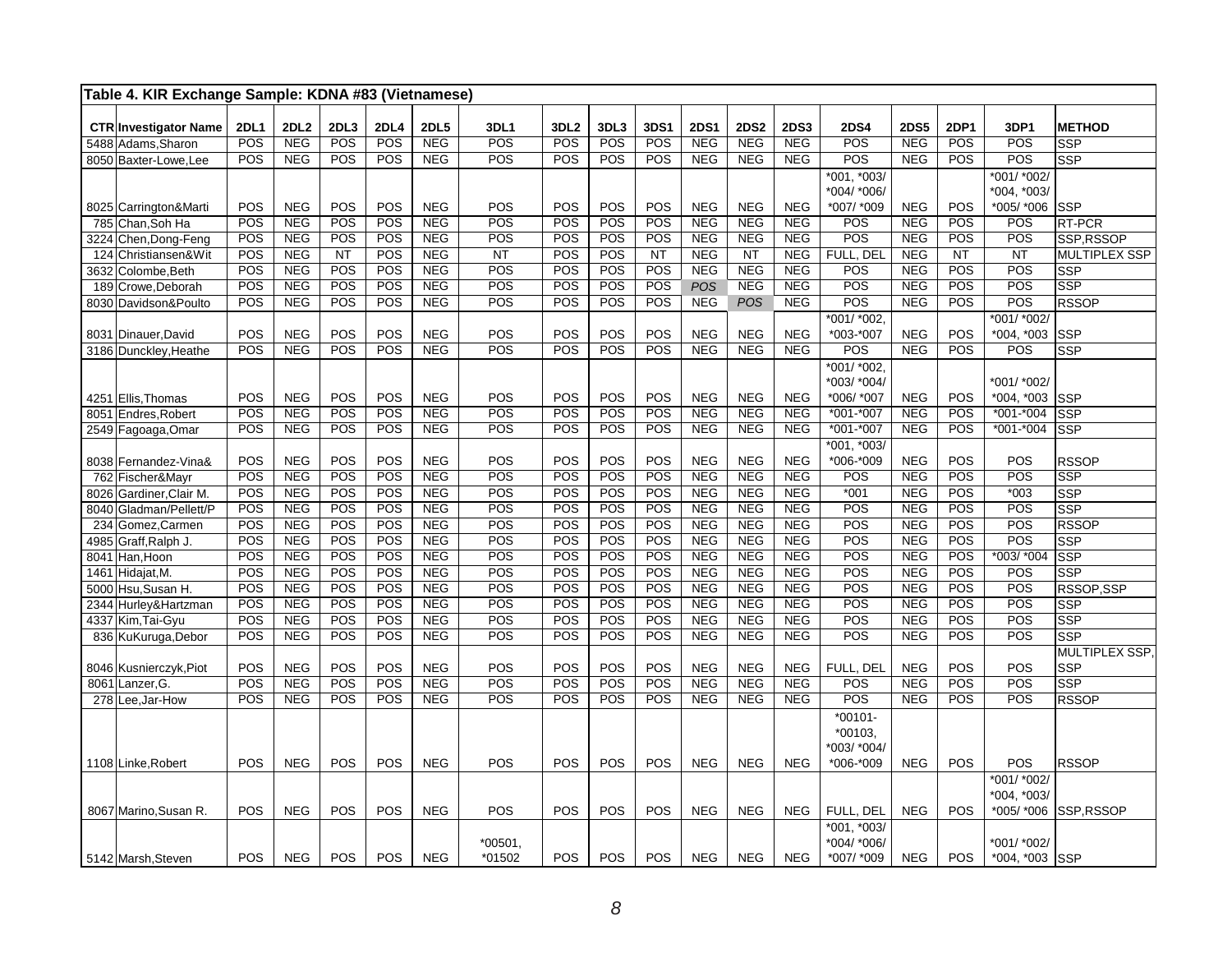| Table 4. KIR Exchange Sample: KDNA #83 (Vietnamese) |             |                          |            |                  |                          |              |                  |            |            |                          |                          |                          |                                                  |                          |            |                                               |                                |
|-----------------------------------------------------|-------------|--------------------------|------------|------------------|--------------------------|--------------|------------------|------------|------------|--------------------------|--------------------------|--------------------------|--------------------------------------------------|--------------------------|------------|-----------------------------------------------|--------------------------------|
| <b>CTR Investigator Name</b>                        | <b>2DL1</b> | 2DL2                     | 2DL3       | <b>2DL4</b>      | <b>2DL5</b>              | 3DL1         | 3DL <sub>2</sub> | 3DL3       | 3DS1       | <b>2DS1</b>              | <b>2DS2</b>              | <b>2DS3</b>              | <b>2DS4</b>                                      | <b>2DS5</b>              | 2DP1       | 3DP1                                          | <b>METHOD</b>                  |
| 733 Mytilineos, Joanni                              | POS         | <b>NEG</b>               | <b>POS</b> | POS              | <b>NEG</b>               | POS          | POS              | POS        | POS        | NEG                      | <b>NEG</b>               | <b>NEG</b>               | POS                                              | <b>NEG</b>               | POS        | POS                                           | <b>SSP</b>                     |
| 8039 Noreen, Harriet                                | POS         | <b>NEG</b>               | POS        | POS              | <b>NEG</b>               | POS          | POS              | POS        | POS        | <b>NEG</b>               | <b>NEG</b>               | <b>NEG</b>               | POS                                              | <b>NEG</b>               | POS        | POS                                           | <b>RSSOP</b>                   |
| 8022 Olerup, Olle                                   | POS         | <b>NEG</b>               | POS        | POS              | NEG                      | POS          | POS              | POS        | POS        | NEG                      | NEG                      | NEG                      | POS                                              | NEG                      | POS        | POS                                           | <b>SSP</b>                     |
| 3966 Permpikul&Vejba                                | POS         | <b>NEG</b>               | <b>POS</b> | POS              | <b>NEG</b>               | POS          | POS              | POS        | POS        | NEG                      | <b>NEG</b>               | NEG                      | POS                                              | <b>NEG</b>               | POS        | POS                                           | $\overline{\text{SSP}}$        |
| 16 Pidwell/Askar                                    | POS         | <b>NEG</b>               | POS        | POS              | <b>NEG</b>               | POS          | POS              | POS        | POS        | <b>NEG</b>               | <b>NEG</b>               | <b>NEG</b>               | POS                                              | <b>NEG</b>               | POS        | POS                                           | RSSOP,SSP                      |
| 8057 Ray&Balazs                                     | POS         | <b>NEG</b>               | POS        | POS              | <b>NEG</b>               | POS          | POS              | POS        | POS        | <b>NEG</b>               | <b>NEG</b>               | <b>NEG</b>               | $*00101/$<br>*00102.<br>*003/ *004/<br>*006-*009 | <b>NEG</b>               | POS        | POS                                           | <b>RSSOP</b>                   |
| 3753 Reed&Rajalingam                                | POS         | <b>NEG</b>               | POS        | POS              | <b>NEG</b>               | POS          | POS              | POS        | POS        | <b>NEG</b>               | <b>NEG</b>               | <b>NEG</b>               | POS                                              | <b>NEG</b>               | POS        | POS                                           | <b>RSSOP</b>                   |
| 8064 Roberts, Chrissy<br>8060 Rost&Klein            | POS<br>POS  | <b>NEG</b><br><b>NEG</b> | POS<br>POS | POS<br>POS       | <b>NEG</b><br><b>NEG</b> | POS<br>POS   | POS<br>POS       | POS<br>POS | POS<br>POS | <b>NEG</b><br><b>NEG</b> | <b>NEG</b><br><b>NEG</b> | <b>NEG</b><br><b>NEG</b> | *001, *003/<br>*004/ *006/<br>$*007$<br>POS      | <b>NEG</b><br><b>NEG</b> | POS<br>POS | *001/ *002/<br>*004, *003<br>POS              | <b>WGA-SSP</b><br><b>RSSOP</b> |
| 1694 Sauer& Gottwald                                | POS         | <b>NEG</b>               | POS        | POS              | <b>NEG</b>               | POS          | POS              | POS        | POS        | NEG                      | <b>NEG</b>               | <b>NEG</b>               | POS                                              | <b>NEG</b>               | POS        | POS                                           | <b>SSP</b>                     |
| 3410 Schroeder M.L                                  | POS         | <b>NEG</b>               | POS        | POS              | <b>NEG</b>               | POS          | POS              | POS        | POS        | <b>NEG</b>               | <b>NEG</b>               | <b>NEG</b>               | $*001/*002,$<br>*003/ *004/<br>*006/ *007        | <b>NEG</b>               | POS        | *001/ *002/<br>$*004$                         | <b>SSP</b>                     |
| 1426 Senitzer, David                                | POS         | <b>NEG</b>               | <b>POS</b> | POS              | <b>NEG</b>               | *01502, *005 | POS              | POS        | POS        | NEG                      | <b>NEG</b>               | <b>NEG</b>               | FULL, DEL                                        | <b>NEG</b>               | <b>POS</b> | POS                                           | MULTIPLEX SSP                  |
| 769 Tavoularis, Sofia                               | <b>POS</b>  | <b>NEG</b>               | POS        | POS              | <b>NEG</b>               | POS          | POS              | POS        | POS        | <b>NEG</b>               | <b>NEG</b>               | <b>NEG</b>               | *001, *003/<br>*006-*009                         | <b>NEG</b>               | POS        | POS                                           | RSSOP,SSP                      |
| 230 Thoni, Deborah                                  | POS         | <b>NEG</b>               | <b>POS</b> | <b>POS</b>       | <b>NEG</b>               | POS          | POS              | POS        | POS        | NEG                      | <b>NEG</b>               | <b>NEG</b>               | POS                                              | <b>NEG</b>               | POS        | POS                                           | <b>RSSOP</b>                   |
| 747 Tiercy, Jean-Marie                              | POS         | <b>NEG</b>               | POS        | POS              | <b>NEG</b>               | POS          | POS              | POS        | POS        | <b>NEG</b>               | <b>NEG</b>               | <b>NEG</b>               | *001/ *002.<br>*003-*007                         | <b>NEG</b>               | POS        | *001/ *002/<br>$*004,$<br>$*00301/$<br>*00302 | <b>SSP</b>                     |
| 5451 Tilanus, Marcel                                | POS         | <b>NEG</b>               | POS        | POS              | NEG                      | POS          | POS              | POS        | POS        | NEG                      | NEG                      | NEG                      | POS                                              | <b>NEG</b>               | POS        | POS                                           | <b>RSSOP</b>                   |
| Trachtenberg, Eliz<br>4021<br>8024 Trowsdale, John  | POS<br>POS  | <b>NEG</b><br><b>NEG</b> | POS<br>POS | POS<br><b>NT</b> | <b>NEG</b><br><b>NEG</b> | POS<br>POS   | POS<br><b>NT</b> | POS<br>POS | POS<br>POS | <b>NEG</b><br><b>NEG</b> | <b>NEG</b><br><b>NEG</b> | <b>NEG</b><br><b>NEG</b> | POS<br>FULL, DEL                                 | <b>NEG</b><br><b>NEG</b> | POS<br>POS | POS<br>*001/ *002/<br>*004, *003              | <b>SSP</b><br>SSP              |
| 5462 Turner, E.V.                                   | POS         | <b>NEG</b>               | POS        | POS              | <b>NEG</b>               | POS          | POS              | POS        | POS        | <b>NEG</b>               | <b>NEG</b>               | <b>NEG</b>               | *001, *003/<br>*004/ *006/<br>*007/ *009         | <b>NEG</b>               | POS        | $*001 - *006$                                 | <b>SSP</b>                     |
| 8053 Tyan, Dolly                                    | POS         | <b>NEG</b>               | POS        | POS              | <b>NEG</b>               | POS          | POS              | POS        | POS        | <b>NEG</b>               | <b>NEG</b>               | <b>NEG</b>               | *001/ *002.<br>*003-*007                         | <b>NEG</b>               | <b>POS</b> | *001/ *002/<br>*004, *003                     | <b>SSP</b>                     |
| 8028 Uhrberg, Markus                                | POS         | <b>NEG</b>               | POS        | NT               | <b>NEG</b>               | POS          | POS              | NT         | POS        | <b>NEG</b>               | NEG                      | <b>NEG</b>               | POS                                              | <b>NEG</b>               | <b>NT</b>  | <b>NT</b>                                     | SSP                            |
| 3775 Vidan-Jeras, Blan                              | POS         | <b>NEG</b>               | POS        | POS              | <b>NEG</b>               | POS          | POS              | POS        | POS        | NEG                      | <b>NEG</b>               | <b>NEG</b>               | POS                                              | <b>NEG</b>               | POS        | POS                                           | <b>SSP</b>                     |
| 8023 Vilches.Carlos                                 | POS         | <b>NEG</b>               | POS        | POS              | NEG                      | POS          | POS              | POS        | POS        | NEG                      | <b>NEG</b>               | NEG                      | FULL, DEL                                        | NEG                      | <b>POS</b> | FULL, DEL                                     | <b>SSP</b>                     |
| 8047 Wassmuth, Ralf<br>705 Watkins, David I.        | POS<br>POS  | <b>NEG</b><br><b>NEG</b> | POS<br>POS | POS<br>POS       | <b>NEG</b><br><b>NEG</b> | POS<br>POS   | POS<br>POS       | POS<br>POS | POS<br>POS | <b>NEG</b><br><b>NEG</b> | <b>NEG</b><br><b>NEG</b> | <b>NEG</b><br><b>NEG</b> | POS<br>$*001 - *004/$<br>*006/ *007              | <b>NEG</b><br><b>NEG</b> | POS<br>POS | POS<br>$*001 - *004$                          | <b>SSP</b><br><b>SSP</b>       |
| 1466 Yu, Neng                                       | POS         | <b>NEG</b>               | POS        | POS              | <b>NEG</b>               | POS          | POS              | POS        | POS        | <b>NEG</b>               | <b>NEG</b>               | <b>NEG</b>               | POS                                              | <b>NEG</b>               | POS        | POS                                           | <b>RSSOP</b>                   |
| 5282 Yu_Neng/UMMHC                                  | POS         | <b>NEG</b>               | POS        | POS              | <b>NEG</b>               | POS          | POS              | POS        | POS        | <b>NEG</b>               | <b>NEG</b>               | <b>NEG</b>               | POS                                              | NEG                      | POS        | POS                                           | <b>SSP</b>                     |
| 713 Zachary, Andrea                                 | POS         | <b>NEG</b>               | POS        | POS              | <b>NEG</b>               | POS          | POS              | POS        | POS        | NEG                      | NEG                      | <b>NEG</b>               | POS                                              | <b>NEG</b>               | POS        | POS                                           | <b>SSP</b>                     |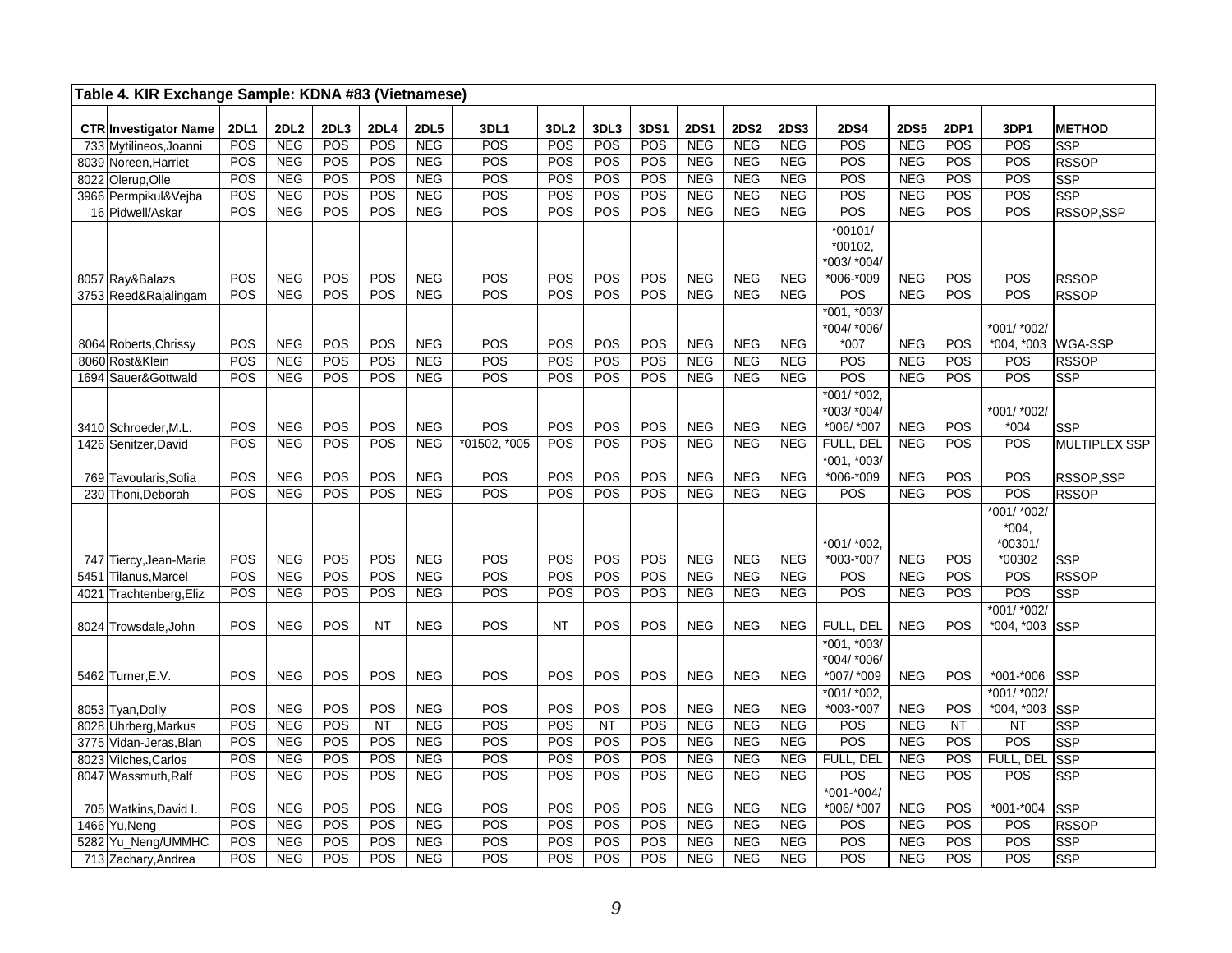| Table 5. KIR Exchange Sample: KDNA #84 (Unknown) |                  |             |            |                   |                  |                           |                  |            |                          |             |             |                          |               |             |             |               |                  |
|--------------------------------------------------|------------------|-------------|------------|-------------------|------------------|---------------------------|------------------|------------|--------------------------|-------------|-------------|--------------------------|---------------|-------------|-------------|---------------|------------------|
| <b>CTR Investigator Name</b>                     | <b>2DL1</b>      | <b>2DL2</b> | 2DL3       | <b>2DL4</b>       | <b>2DL5</b>      | 3DL1                      | 3DL <sub>2</sub> | 3DL3       | 3DS1                     | <b>2DS1</b> | <b>2DS2</b> | <b>2DS3</b>              | <b>2DS4</b>   | <b>2DS5</b> | <b>2DP1</b> | 3DP1          | <b>METHOD</b>    |
| 5488 Adams, Sharon                               | POS              | POS         | <b>POS</b> | POS               | B                | POS                       | POS              | <b>POS</b> | <b>NEG</b>               | <b>NEG</b>  | <b>POS</b>  | <b>NEG</b>               | POS           | POS         | POS         | POS           | <b>SSP</b>       |
|                                                  |                  |             |            |                   | B*002/ *004/     |                           |                  |            |                          |             |             |                          |               |             |             |               |                  |
|                                                  |                  |             |            |                   | *007, *003/      |                           |                  |            |                          |             |             |                          |               |             |             |               |                  |
| 8050 Baxter-Lowe, Lee                            | POS              | POS         | POS        | POS               | $*006$           | POS                       | POS              | POS        | <b>NEG</b>               | <b>NEG</b>  | POS         | <b>NEG</b>               | POS           | POS         | POS         | POS           | <b>SSP</b>       |
|                                                  |                  |             |            |                   |                  |                           |                  |            |                          |             |             |                          | *001. *003/   |             |             | *001/ *002/   |                  |
|                                                  |                  |             |            |                   |                  |                           |                  |            |                          |             |             |                          | *004/ *006/   |             |             | *004. *003/   |                  |
| 8025 Carrington&Marti                            | POS              | POS         | POS        | POS               | B                | POS                       | POS              | POS        | <b>NEG</b>               | <b>NEG</b>  | POS         | <b>NEG</b>               | *007/ *009    | POS         | POS         | *005/ *006    | <b>SSP</b>       |
| 785 Chan, Soh Ha                                 | POS              | POS         | POS        | POS               | POS              | POS                       | POS              | POS        | <b>NEG</b>               | <b>NEG</b>  | POS         | <b>NEG</b>               | POS           | POS         | POS         | POS           | RT-PCR           |
| 3224<br>Chen, Dong-Feng                          | POS              | POS         | POS        | POS               | POS              | POS                       | POS              | POS        | <b>NEG</b>               | <b>NEG</b>  | POS         | <b>NEG</b>               | POS           | POS         | POS         | POS           | RSSOP,SSP        |
| 124 Christiansen&Wit                             | <b>POS</b>       | POS         | POS        | POS               | POS              | POS                       | POS              | POS        | <b>NEG</b>               | <b>NEG</b>  | POS         | <b>NEG</b>               | FULL, DEL     | POS         | <b>NT</b>   | <b>NT</b>     | MULTIPLEX SSP    |
| 3632 Colombe, Beth                               | POS              | POS         | POS        | <b>POS</b>        | $\overline{POS}$ | POS                       | POS              | POS        | <b>NEG</b>               | <b>NEG</b>  | POS         | <b>NEG</b>               | POS           | POS         | POS         | POS           | <b>SSP</b>       |
|                                                  |                  |             |            |                   | B*002/ *004/     |                           |                  |            |                          |             |             |                          |               |             |             |               |                  |
| 189 Crowe, Deborah                               | <b>POS</b>       | POS<br>POS  | POS<br>POS | <b>POS</b><br>POS | $*007$<br>POS    | POS                       | POS<br>POS       | POS<br>POS | <b>NEG</b><br><b>NEG</b> | <b>POS</b>  | POS<br>POS  | <b>NEG</b><br><b>NEG</b> | POS<br>POS    | POS<br>POS  | POS<br>POS  | POS<br>POS    | <b>SSP</b>       |
| 8030 Davidson&Poulto                             | POS              |             |            |                   |                  | POS                       |                  |            |                          | <b>NEG</b>  |             |                          |               |             |             |               | <b>RSSOP</b>     |
|                                                  |                  |             |            |                   |                  |                           |                  |            |                          |             |             |                          | $*001/*002,$  |             |             | *001/ *002/   |                  |
| 8031 Dinauer, David                              | POS<br>POS       | POS<br>POS  | POS<br>POS | POS               | B<br>POS         | POS                       | POS              | POS        | <b>NEG</b>               | <b>NEG</b>  | POS<br>POS  | <b>NEG</b>               | *003-*007     | POS         | POS         | *004, *003    | <b>SSP</b>       |
| 3186 Dunckley, Heathe                            |                  |             |            | POS               |                  | POS                       | POS              | POS        | <b>NEG</b>               | <b>NEG</b>  |             | <b>NEG</b>               | POS           | POS         | POS         | POS           | SSP              |
|                                                  |                  |             |            |                   |                  |                           |                  |            |                          |             |             |                          | *001/*002,    |             |             |               |                  |
|                                                  |                  | POS         |            |                   |                  |                           |                  |            |                          |             |             |                          | *003/ *004/   |             |             | *001/ *002/   |                  |
| 4251 Ellis, Thomas                               | POS              |             | POS        | <b>POS</b>        | В                | POS                       | POS              | POS        | <b>NEG</b>               | <b>NEG</b>  | POS         | <b>NEG</b>               | *006/ *007    | POS         | POS         | $*004, *003$  | <b>SSP</b>       |
|                                                  | POS              | POS         | POS        | POS               | B                | POS                       | POS              | POS        | <b>NEG</b>               | <b>NEG</b>  | POS         | <b>NEG</b>               | *001-*007     | POS         | POS         | *001-*004     |                  |
| 8051 Endres, Robert                              |                  |             |            |                   |                  |                           |                  |            |                          |             |             |                          |               |             |             |               | <b>SSP</b>       |
| 2549 Fagoaga, Omar                               | POS              | POS         | POS        | POS               | B                | POS                       | POS              | POS        | <b>NEG</b>               | <b>NEG</b>  | POS         | <b>NEG</b>               | $*001 - *007$ | POS         | POS         | $*001 - *004$ | <b>SSP</b>       |
|                                                  |                  |             |            |                   |                  |                           |                  |            |                          |             |             |                          | $*001, *003/$ |             |             |               |                  |
| 8038 Fernandez-Vina&                             | POS              | POS         | POS        | <b>POS</b>        | POS              | POS                       | POS              | POS        | <b>NEG</b>               | <b>NEG</b>  | POS         | <b>NEG</b>               | *006-*009     | POS         | POS         | POS           | <b>RSSOP</b>     |
| 762 Fischer&Mayr                                 | $\overline{POS}$ | POS         | POS        | POS               | B                | $\overline{POS}$          | POS              | POS        | NEG                      | <b>NEG</b>  | POS         | <b>NEG</b>               | POS           | POS         | POS         | POS           | SSP              |
| Gardiner, Clair M.<br>8026                       | POS              | POS         | POS        | POS               | POS              | <b>NEG</b>                | POS              | POS        | <b>NEG</b>               | NEG         | POS         | <b>NEG</b>               | $*001$        | POS         | POS         | $*003$        | SSP              |
| 8040 Gladman/Pellett/P                           | POS              | POS         | POS        | POS               | POS              | POS                       | POS              | POS        | <b>NEG</b>               | <b>NEG</b>  | POS         | <b>NEG</b>               | POS           | POS         | POS         | POS           | SSP              |
| 234 Gomez, Carmen                                | POS              | POS         | POS        | <b>POS</b>        | POS              | POS                       | POS              | POS        | <b>NEG</b>               | <b>NEG</b>  | POS         | <b>NEG</b>               | POS           | POS         | POS         | POS           | <b>RSSOP</b>     |
| Graff, Ralph J.<br>4985                          | POS              | POS         | POS        | POS               | B                | POS                       | POS              | POS        | NEG                      | <b>NEG</b>  | POS         | NEG                      | POS           | POS         | POS         | POS           | SSP              |
| Han, Hoon<br>8041                                | POS              | POS         | POS        | POS               | POS              | POS                       | POS              | POS        | <b>NEG</b>               | <b>NEG</b>  | POS         | <b>NEG</b>               | POS           | POS         | POS         | POS           | SSP              |
| Hidajat, M.<br>1461                              | POS              | POS         | POS        | POS               | B                | POS                       | POS              | POS        | <b>NEG</b>               | <b>NEG</b>  | POS         | <b>NEG</b>               | POS           | POS         | POS         | POS           | <b>SSP</b>       |
| 5000 Hsu, Susan H.                               | POS              | POS         | POS        | <b>POS</b>        | POS              | $\overline{{\text{POS}}}$ | POS              | POS        | <b>NEG</b>               | <b>NEG</b>  | POS         | <b>NEG</b>               | POS           | POS         | POS         | POS           | RSSOP,SSP        |
| 2344<br>Hurley&Hartzman                          | POS              | POS         | POS        | POS               | POS              | POS                       | POS              | POS        | <b>NEG</b>               | <b>NEG</b>  | POS         | <b>NEG</b>               | POS           | POS         | POS         | POS           | SSP              |
| 4337 Kim, Tai-Gyu                                | POS              | <b>NEG</b>  | POS        | <b>POS</b>        | POS              | POS                       | POS              | POS        | NEG                      | NEG         | POS         | NEG                      | POS           | POS         | POS         | POS           | SSP              |
| 836 KuKuruga, Debor                              | POS              | POS         | POS        | POS               | POS              | POS                       | POS              | POS        | <b>NEG</b>               | <b>NEG</b>  | POS         | <b>NEG</b>               | POS           | POS         | POS         | POS           | <b>SSP</b>       |
|                                                  |                  |             |            |                   |                  |                           |                  |            |                          |             |             |                          |               |             |             |               | <b>MULTIPLEX</b> |
| 8046 Kusnierczyk, Piot                           | POS              | POS         | POS        | POS               | POS              | POS                       | POS              | POS        | <b>NEG</b>               | <b>NEG</b>  | POS         | <b>NEG</b>               | FULL, DEL     | POS         | POS         | POS           | SSP. SSP         |
| 8061 Lanzer, G.                                  | <b>POS</b>       | POS         | POS        | <b>POS</b>        | POS              | POS                       | POS              | POS        | <b>NEG</b>               | NEG         | POS         | <b>NEG</b>               | <b>POS</b>    | <b>POS</b>  | POS         | POS           | <b>SSP</b>       |
| 278 Lee, Jar-How                                 | POS              | <b>NEG</b>  | POS        | POS               | POS              | POS                       | POS              | POS        | NEG                      | NEG         | POS         | <b>NEG</b>               | <b>POS</b>    | POS         | POS         | POS           | <b>RSSOP</b>     |
|                                                  |                  |             |            |                   |                  |                           |                  |            |                          |             |             |                          | $*00101 -$    |             |             |               |                  |
|                                                  |                  |             |            |                   |                  |                           |                  |            |                          |             |             |                          | $*00103$      |             |             |               |                  |
|                                                  |                  | *001-*003/  |            |                   |                  |                           |                  |            |                          |             |             |                          | *003/ *004/   |             |             |               |                  |
| 1108 Linke, Robert                               | <b>POS</b>       | $*005$      | <b>POS</b> | <b>POS</b>        | <b>POS</b>       | <b>POS</b>                | <b>POS</b>       | <b>POS</b> | <b>NEG</b>               | <b>NEG</b>  | <b>POS</b>  | <b>NEG</b>               | *006-*009     | <b>POS</b>  | POS         | POS           | <b>RSSOP</b>     |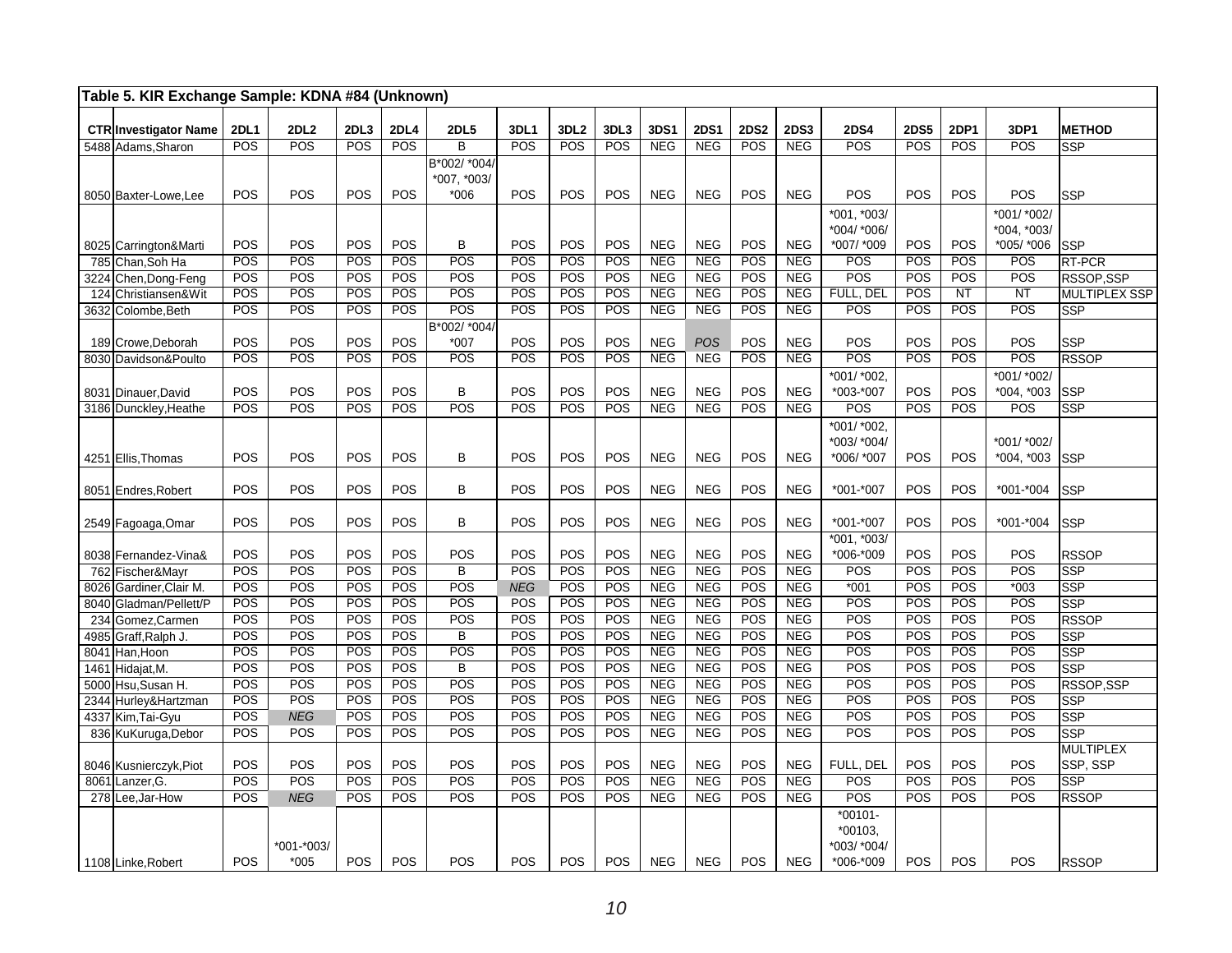| Table 5. KIR Exchange Sample: KDNA #84 (Unknown) |             |            |            |             |               |            |                  |            |                          |                          |             |                          |                          |             |             |                        |                           |
|--------------------------------------------------|-------------|------------|------------|-------------|---------------|------------|------------------|------------|--------------------------|--------------------------|-------------|--------------------------|--------------------------|-------------|-------------|------------------------|---------------------------|
| <b>CTR Investigator Name</b>                     | <b>2DL1</b> | 2DL2       | 2DL3       | <b>2DL4</b> | <b>2DL5</b>   | 3DL1       | 3DL <sub>2</sub> | 3DL3       | 3DS1                     | <b>2DS1</b>              | <b>2DS2</b> | <b>2DS3</b>              | <b>2DS4</b>              | <b>2DS5</b> | <b>2DP1</b> | 3DP1                   | <b>METHOD</b>             |
|                                                  |             |            |            |             |               |            |                  |            |                          |                          |             |                          |                          |             |             | *001/ *002/            |                           |
|                                                  |             |            |            |             | B             |            |                  |            |                          |                          |             |                          |                          |             |             | *004, *003/            |                           |
| 8067 Marino, Susan R.                            | POS         | POS        | POS        | POS         |               | POS        | POS              | POS        | <b>NEG</b>               | <b>NEG</b>               | POS         | <b>NEG</b>               | FULL, DEL<br>*001. *003/ | POS         | POS         | *005/ *006             | RSSOP, SSP                |
|                                                  |             |            |            |             |               | $*00401$   |                  |            |                          |                          |             |                          | *004/ *006/              |             |             | *001/ *002/            |                           |
| 5142 Marsh, Steven                               | POS         | POS        | POS        | POS         | POS           | *01501     | POS              | POS        | <b>NEG</b>               | <b>NEG</b>               | POS         | <b>NEG</b>               | *007/ *009               | POS         | POS         | *004, *003             | <b>SSP</b>                |
| 733 Mytilineos, Joanni                           | POS         | POS        | POS        | POS         | POS           | POS        | POS              | POS        | <b>NEG</b>               | <b>NEG</b>               | POS         | NEG                      | POS                      | POS         | POS         | POS                    | <b>SSP</b>                |
| 8039 Noreen, Harriet                             | POS         | POS        | POS        | POS         | POS           | POS        | POS              | POS        | <b>NEG</b>               | <b>NEG</b>               | POS         | <b>NEG</b>               | POS                      | POS         | POS         | POS                    | <b>RSSOP</b>              |
| 8022 Olerup, Olle                                | POS         | <b>POS</b> | <b>POS</b> | POS         | POS           | POS        | POS              | POS        | <b>NEG</b>               | <b>NEG</b>               | POS         | <b>NEG</b>               | POS                      | POS         | POS         | POS                    | <b>SSP</b>                |
| 3966 Permpikul&Vejba                             | POS<br>POS  | POS<br>POS | POS<br>POS | POS<br>POS  | POS<br>B      | POS<br>POS | POS<br>POS       | POS<br>POS | <b>NEG</b><br><b>NEG</b> | <b>NEG</b><br><b>NEG</b> | POS<br>POS  | <b>NEG</b><br><b>NEG</b> | POS<br>POS               | POS<br>POS  | POS<br>POS  | POS<br>POS             | <b>SSP</b><br>RSSOP, SSP  |
| 16 Pidwell/Askar                                 |             |            |            |             |               |            |                  |            |                          |                          |             |                          | $*00101/$                |             |             |                        |                           |
|                                                  |             |            |            |             |               |            |                  |            |                          |                          |             |                          | *00102.                  |             |             |                        |                           |
|                                                  |             | *001-*003/ |            |             |               |            |                  |            |                          |                          |             |                          | *003/ *004/              |             |             |                        |                           |
| 8057 Ray&Balazs                                  | POS         | $*005$     | POS        | POS         | POS           | POS        | POS              | POS        | <b>NEG</b>               | <b>NEG</b>               | POS         | <b>NEG</b>               | *006-*009                | POS         | POS         | POS                    | <b>RSSOP</b>              |
| 3753 Reed&Rajalingam                             | POS         | POS        | <b>POS</b> | POS         | POS           | POS        | <b>POS</b>       | POS        | <b>NEG</b>               | <b>NEG</b>               | POS         | <b>NEG</b>               | POS                      | <b>POS</b>  | POS         | POS                    | <b>RSSOP</b>              |
|                                                  |             |            |            |             |               |            |                  |            |                          |                          |             |                          | *001, *003/              |             |             |                        |                           |
|                                                  |             |            |            |             |               |            |                  |            |                          |                          |             |                          | *004/ *006/              |             |             | *001/ *002/            |                           |
| 8064 Roberts, Chrissy                            | POS         | POS        | POS        | POS         | POS           | POS        | POS              | POS        | <b>NEG</b>               | <b>NEG</b>               | POS         | <b>NEG</b>               | $*007$                   | POS         | POS         | *004, *003 WGA-SSP     |                           |
| 8060 Rost&Klein                                  | POS         | POS        | POS        | POS         | POS           | POS        | POS              | <b>POS</b> | <b>NEG</b>               | <b>NEG</b>               | POS         | <b>NEG</b>               | POS                      | POS         | POS         | POS                    | <b>RSSOP</b>              |
| 1694 Sauer& Gottwald                             | POS         | <b>POS</b> | <b>POS</b> | POS         | POS           | <b>POS</b> | POS              | <b>POS</b> | NEG                      | <b>NEG</b>               | POS         | <b>NEG</b>               | POS<br>*001/ *002,       | POS         | <b>POS</b>  | POS                    | <b>SSP</b>                |
|                                                  |             |            |            |             |               |            |                  |            |                          |                          |             |                          | *003/ *004/              |             |             | *001/ *002/            |                           |
| 3410 Schroeder, M.L.                             | POS         | POS        | POS        | POS         | B             | <b>POS</b> | POS              | POS        | <b>NEG</b>               | <b>NEG</b>               | POS         | <b>NEG</b>               | *006/ *007               | POS         | POS         | $*004$                 | SSP                       |
|                                                  |             |            |            |             |               | *00401     |                  |            |                          |                          |             |                          |                          |             |             |                        |                           |
| 1426 Senitzer, David                             | POS         | POS        | POS        | POS         | B*004/ *006   | *01501     | POS              | POS        | <b>NEG</b>               | <b>NEG</b>               | POS         | <b>NEG</b>               | FULL, DEL                | POS         | POS         | POS                    | <b>MULTIPLEX SSP</b>      |
|                                                  |             |            |            |             | B*003/ *004/  |            |                  |            |                          |                          |             |                          |                          |             |             |                        |                           |
|                                                  |             |            |            |             | *006-*008/    |            |                  |            |                          |                          |             |                          | *001, *003/              |             |             |                        |                           |
| 769 Tavoularis, Sofia<br>230 Thoni, Deborah      | POS<br>POS  | POS<br>POS | POS<br>POS | POS<br>POS  | $*011$<br>POS | POS<br>POS | POS<br>POS       | POS<br>POS | <b>NEG</b><br><b>NEG</b> | <b>NEG</b><br><b>NEG</b> | POS<br>POS  | <b>NEG</b><br><b>NEG</b> | *006-*009<br>POS         | POS<br>POS  | POS<br>POS  | POS<br>POS             | RSSOP,SSP<br><b>RSSOP</b> |
|                                                  |             |            |            |             |               |            |                  |            |                          |                          |             |                          |                          |             |             |                        |                           |
|                                                  |             |            |            |             | B*002-*004/   |            |                  |            |                          |                          |             |                          | *001/ *002,              |             |             | *002/ *004,<br>*00301/ |                           |
| 747 Tiercy, Jean-Marie                           | POS         | POS        | POS        | POS         | *006/ *007    | POS        | POS              | POS        | <b>NEG</b>               | <b>NEG</b>               | POS         | <b>NEG</b>               | *003-*007                | POS         | POS         | *00302                 | <b>SSP</b>                |
| 5451 Tilanus, Marcel                             | POS         | POS        | POS        | POS         | POS           | POS        | POS              | POS        | <b>NEG</b>               | NEG                      | POS         | <b>NEG</b>               | POS                      | POS         | POS         | POS                    | <b>RSSOP</b>              |
| 4021 Trachtenberg, Eliz                          | POS         | POS        | POS        | POS         | POS           | POS        | POS              | POS        | <b>NEG</b>               | <b>NEG</b>               | POS         | <b>NEG</b>               | POS                      | POS         | POS         | POS                    | <b>SSP</b>                |
|                                                  |             |            |            |             |               |            |                  |            |                          |                          |             |                          |                          |             |             |                        |                           |
|                                                  |             |            |            |             |               |            |                  |            |                          |                          |             |                          |                          |             |             |                        |                           |
|                                                  |             |            |            |             |               |            |                  |            |                          |                          |             |                          |                          |             |             | *001/ *002/            |                           |
| 8024 Trowsdale, John                             | POS         | $*004$     | POS        | <b>NT</b>   | POS           | POS        | <b>NT</b>        | POS        | <b>NEG</b>               | <b>NEG</b>               | POS         | <b>NEG</b>               | FULL. DEL                | POS         | POS         | *004, *003             | <b>SSP</b>                |
| 5462 Turner, E.V.                                | <b>POS</b>  | <b>POS</b> | POS        | POS         | B             | $*004$     | POS              | POS        | <b>NEG</b>               | <b>NEG</b>               | POS         | <b>NEG</b>               | POS                      | POS         | POS         | *001-*006              | <b>SSP</b>                |
|                                                  |             |            |            |             |               |            |                  |            |                          |                          |             |                          | *001/ *002,              |             |             | *001/ *002/            |                           |
| 8053 Tyan, Dolly                                 | POS         | POS        | POS        | POS         | B             | POS        | POS              | POS        | <b>NEG</b>               | <b>NEG</b>               | POS         | <b>NEG</b>               | *003-*007                | POS         | POS         | $*004, *003$           | <b>SSP</b>                |
| 8028 Uhrberg, Markus                             | POS         | POS        | POS        | NT          | <b>POS</b>    | <b>POS</b> | POS              | NT         | <b>NEG</b>               | <b>NEG</b>               | <b>POS</b>  | <b>NEG</b>               | POS                      | <b>POS</b>  | NT          | <b>NT</b>              | <b>SSP</b>                |
| 3775 Vidan-Jeras, Blan                           | POS         | POS        | POS        | <b>POS</b>  | B             | <b>POS</b> | <b>POS</b>       | <b>POS</b> | <b>NEG</b>               | <b>NEG</b>               | POS         | <b>NEG</b>               | POS                      | POS         | <b>POS</b>  | POS                    | SSP                       |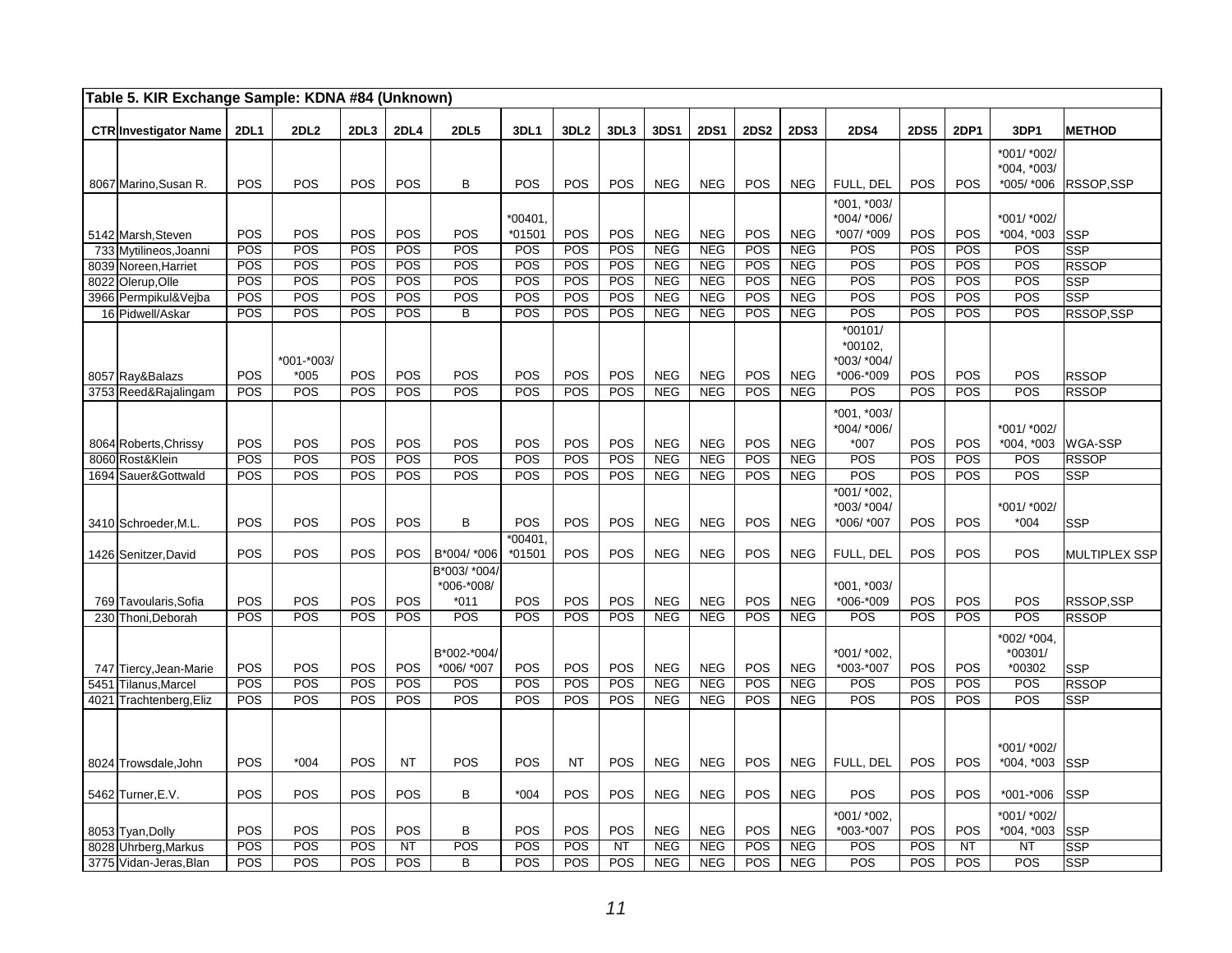| Table 5. KIR Exchange Sample: KDNA #84 (Unknown) |             |             |                  |            |              |            |                  |            |             |             |             |             |                |             |             |              |               |
|--------------------------------------------------|-------------|-------------|------------------|------------|--------------|------------|------------------|------------|-------------|-------------|-------------|-------------|----------------|-------------|-------------|--------------|---------------|
| <b>CTR Investigator Name</b>                     | <b>2DL1</b> | <b>2DL2</b> | 2DL <sub>3</sub> | 2DL4       | <b>2DL5</b>  | 3DL1       | 3DL <sub>2</sub> | 3DL3       | <b>3DS1</b> | <b>2DS1</b> | <b>2DS2</b> | <b>2DS3</b> | <b>2DS4</b>    | <b>2DS5</b> | <b>2DP1</b> | 3DP1         | <b>METHOD</b> |
| 8023 Vilches.Carlos                              | <b>POS</b>  | POS         | POS              | <b>POS</b> | <b>POS</b>   | POS        | POS              | <b>POS</b> | <b>NEG</b>  | NEG         | POS         | <b>NEG</b>  | FULL, DEL      | POS         | POS         | FULL, DEL    | <b>ISSP</b>   |
| 8047 Wassmuth, Ralf                              | <b>POS</b>  | <b>POS</b>  | POS              | <b>POS</b> | <b>POS</b>   | POS        | <b>POS</b>       | <b>POS</b> | <b>NEG</b>  | NEG         | POS         | <b>NEG</b>  | <b>POS</b>     | POS         | <b>POS</b>  | POS          | <b>SSP</b>    |
|                                                  |             |             |                  |            | B*002/ *004/ |            |                  |            |             |             |             |             | $*001 - *004/$ |             |             |              |               |
| 705 Watkins, David I.                            | POS         | POS         | POS              | <b>POS</b> | $*007$       | <b>POS</b> | POS              | <b>POS</b> | <b>NEG</b>  | <b>NEG</b>  | POS         | <b>NEG</b>  | *006/ *007     | POS         | POS         | $*001 - 004$ | <b>SSP</b>    |
| 1466 Yu,Neng                                     | POS         | POS         | POS              | <b>POS</b> | POS          | POS        | <b>POS</b>       | <b>POS</b> | <b>NEG</b>  | NEG         | POS         | <b>NEG</b>  | <b>POS</b>     | <b>POS</b>  | <b>POS</b>  | POS          | <b>RSSOP</b>  |
| 5282 Yu_Neng/UMMHC                               | <b>POS</b>  | <b>POS</b>  | <b>POS</b>       | <b>POS</b> | <b>POS</b>   | POS        | <b>POS</b>       | <b>POS</b> | <b>NEG</b>  | NEG.        | POS         | <b>NEG</b>  | <b>POS</b>     | <b>POS</b>  | <b>POS</b>  | POS          | <b>SSP</b>    |
|                                                  |             |             |                  |            | B*002/ *004/ |            |                  |            |             |             |             |             |                |             |             |              |               |
| 713 Zachary, Andrea                              | <b>POS</b>  | <b>POS</b>  | <b>POS</b>       | POS        | $*007$       | <b>POS</b> | <b>POS</b>       | <b>POS</b> | <b>NEG</b>  | NEG.        | POS         | NEG.        | <b>POS</b>     | POS         | <b>POS</b>  | POS          | <b>SSP</b>    |